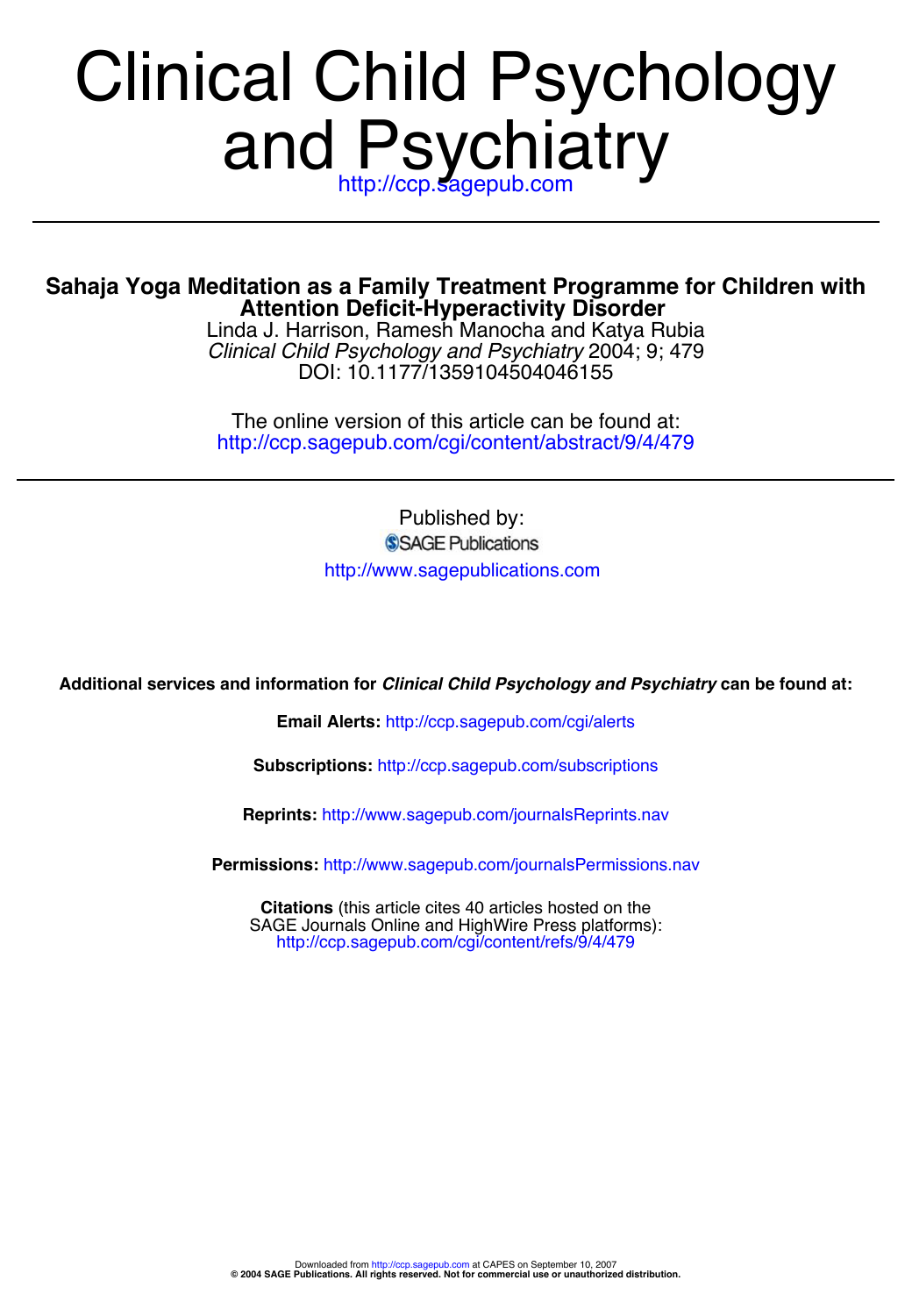## Sahaja Yoga Meditation as a Family Treatment Programme for Children with Attention Deficit-Hyperactivity Disorder

[LINDA J. HARRISON](#page-2-0)

*Charles Sturt University, Australia*

[RAMESH MANOCHA](#page-2-0) *University of New South Wales, Australia*

[KATYA RUBIA](#page-2-0) *Institute of Psychiatry, King's College, London, UK*

#### ABSTRACT

**The use of complementary and alternative medicine (CAM) as a treatment for children diagnosed with attention deficit-hyperactivity disorder (ADHD) is widespread, but little is known on the effectiveness of many such therapies. This study investigated meditation as a family treatment method for children with ADHD, using the techniques of Sahaja Yoga Meditation (SYM). Parents and children participated in a 6-week programme of twice-weekly clinic sessions and regular meditation at home. Pre- and post-treatment assessments included parent ratings of children's ADHD symptoms, self-esteem and child–parent relationship quality. Perceptions of the programme were collected via parent questionnaires and child interviews. Results showed improvements in children's ADHD behaviour, selfesteem and relationship quality. Children described benefits at home (better sleep patterns, less anxiety) and at school (more able to concentrate, less conflict). Parents reported feeling happier, less stressed and more able to manage their child's behaviour. Indications from this preliminary investigation are that SYM may offer families an effective management tool for family-oriented treatment of childhood ADHD.**

#### KEYWORDS

*attention deficit-hyperactivity disorder (ADHD), child–parent relationships, complementary and alternative medicine (CAM), meditation*

THE MOST COMMONLY used treatment for attention deficit-hyperactivity disorder (ADHD) in North America and Australia continues to be psycho-stimulant medication (Goldman, Genel, Bezman, & Slanetz, 1998; Rubia & Smith, 2001; Vance & Luk, 2000), which has been found to improve the core behavioural and cognitive features of ADHD,

*Clinical Child Psychology and Psychiatry* 1359–1045 (200410)9:4 Copyright © 2004 SAGE Publications (London, Thousand Oaks and New Delhi) Vol. 9(4): 479–497; DOI: 10.1177/1359104504046155<www.sagepublications.com>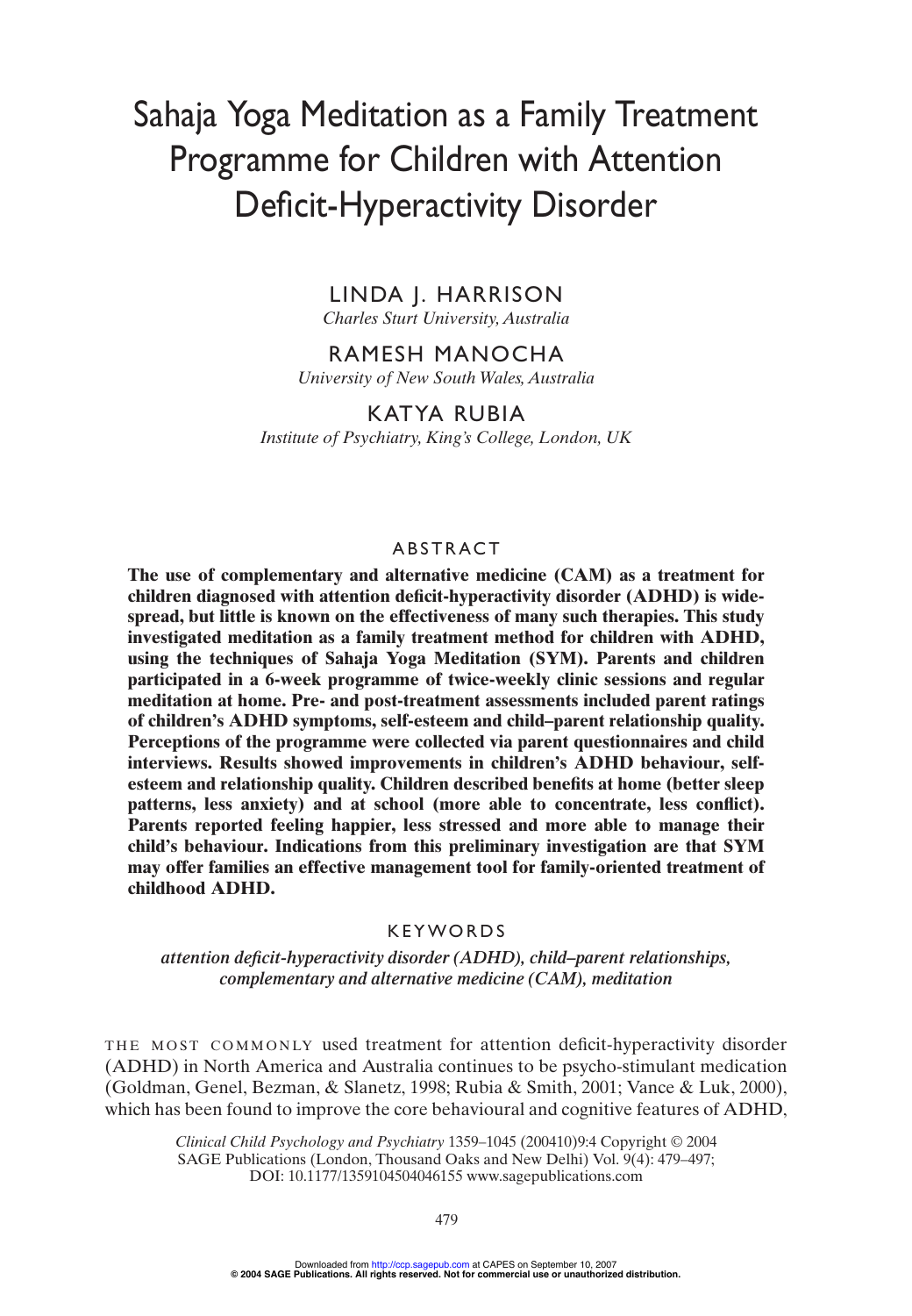<span id="page-2-0"></span>such as behavioural inhibition and concentration, as well as co-morbid symptoms such as poor academic achievement, in about 80% of the children (Barkley, 1997; Cara, 2002; Gage & Wilson, 2000). In the last 10 years, a five-fold increase in methylphenidate prescription and consumption has been seen, with as many as 30–40% of children in some American schools receiving stimulant medication (Ghodse, 1999). Similar trends have been seen in Australia. From 1990 to 2000, the rate of children receiving stimulant medication for ADHD increased in the order of nine times (Committee on Children and Young People, 2002). This, among other factors, has made community concerns about possible over-prescription and side effects of methylphenidate grow (Vimpani, 1997). Common physiological short-term side effects of stimulant medication are insomnia, appetite loss, stomach-aches, dizziness and daytime drowsiness, in addition to emotional and motor symptoms, such as mood lability and tics (Vance & Luk, 2000). In addition,

ACKNOWLEDGEMENTS : The authors gratefully acknowledge the contribution of Alice Bhasale, Robert Hutcheon, Kim Pearce, Liallyn Fitzpatrick, Ione Docherty and other Sahaja Yoga instructors who provided training for the participants on a voluntary basis. Sarah Yates' help with data entry is gratefully acknowledged. We also thank the Royal Hospital for Women, University of New South Wales, for providing facilities for running the meditation clinic. Importantly, we thank the developer of Sahaja Yoga meditation, Mrs Nirmala Shrivastava (Shri Mataji Nirmala Devi), for her advice and permission to evaluate her technique. We acknowledge that, as a matter of principle, Sahaja Yoga is always taught free of charge.

LINDA HARRISON is a Senior Lecturer in the School of Teacher Education, Charles Sturt University, where she teaches child development and early childhood practice. Her research has focused on children's attachment relationships with parents and teachers and how these explain socio-emotional adjustment over time. Currently involved in the design and implementation of large research projects investigating family and childcare predictors of children's development, health and well-being, including the Longitudinal Study of Australian Children, the Sydney Family Development Project and the New South Wales Child Care Choices study.

RAMESH MANOCHA is a general practitioner and researcher who currently holds the Barry Wren Research Fellowship at the Royal Hospital for Women and the School of Women's and Children's Health, Faculty of Medicine, University of New South Wales, Sydney, Australia where he is involved in scientific evaluation of complementary and alternative medicines. In 1998 he established the Meditation Research Programme (MRP). Since that time, the MRP has conducted exploratory clinics, physiological evaluations and several high-quality randomized controlled trials. In 2002 the MRP was approached by members of the community to explore the potential of Sahaja Yoga meditation for children with ADHD and thus the 'Meditation for ADHD Clinic' was initiated. Dr Manocha is a recipient of the Bernard Lake Memorial Prize for complementary medicine research.

CONTACT: Natural Therapies Unit, Royal Hospital for Women, Locked Bag 2000, Randwick, NSW 2031, Australia. E-mail: r.manocha@unsw.edu.au

KATYA RUBIA is a Senior Lecturer in Cognitive Neuroscience in the Dept of Child Psychiatry, Institute of Psychiatry, King's College, London. Her work has focused on the cognitive neuroscience of executive and attention functions and in determining the neurobiological basis of ADHD by use of functional magnetic resonance imaging (fMRI). She is currently investigating the specificity of the neurobiological basis of executive dysfunctions in major developmental disorders such as ADHD, conduct disorder, obsessive-compulsive disorder, depression and autism.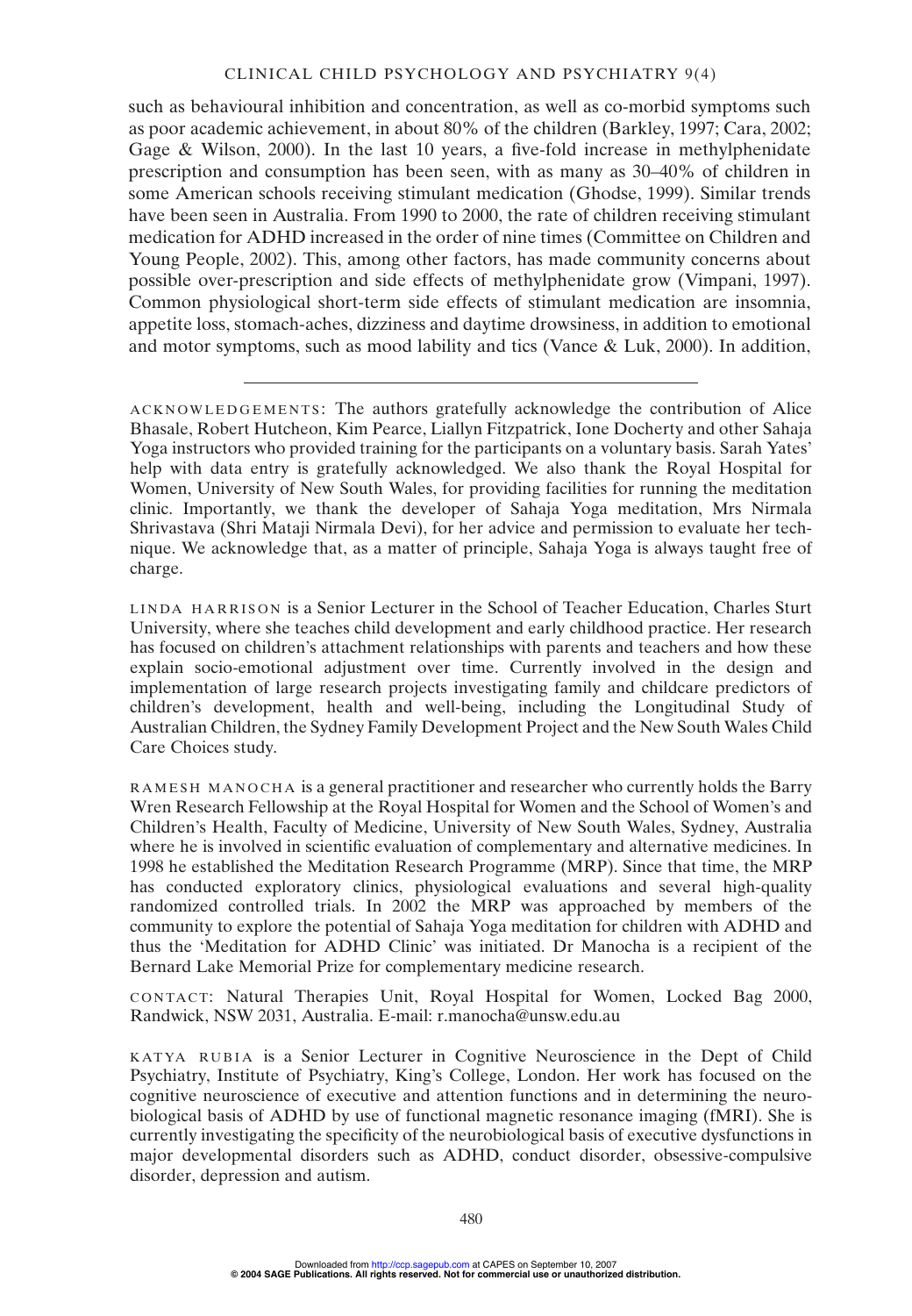psycho-stimulants can produce abuse and dependency (Goldman et al., 1998) and the potential long-term side effects of lengthy treatments are not known (National Institute of Mental Health, 1998; Schachar & Tannock, 1993). As such information becomes more widely available to the public, it is not surprising that large numbers of parents seek complementary and alternative medicine (CAM) therapies (Chan, Rappaport, & Kemper, 2003; Stubberfield & Parry, 1999) as a response to their 'concern about the physiological and psychological effects that the drugs may have on their children' (Rice & Richmond, 1997, p. 93). Support for CAM has also come from clinicians who argue that an emphasis on medical therapy alone draws attention to the control of symptoms, rather than attending to the need for children to acquire important behavioural and social skills (Zametkin & Ernst, 1999).

The issue of community concern relating to the escalating use of stimulants in the management of ADHD symptoms, treatment acceptability, side effects, potential longterm effects, danger of drug abuse and dependency, and consumer and parent preference of non-pharmacological treatment, compels researchers to explore other treatment options. According to Rice and Richmond (1997), the most promising interventions are those that work with the whole family system and use medication in association with nonmedical interventions. Non-medical interventions for ADHD include a variety of behavioural treatments, such as cognitive-behaviour therapy, as well as complementary and alternative treatments, such as dietary modification, biofeedback, relaxation training and meditation (for reviews of CAM and ADHD see Arnold, 2001; Chan, 2002; Pelham, Wheeler, & Chronis, 1998). Arnold's review of alternative approaches to the management of ADHD noted that meditation was one of a number of promising strategies and warranted further systematic assessment. However, to date there have been only two unpublished dissertations suggesting that meditation may improve impulsiveness at home and in the classroom in children with ADHD (Arnold, 2001).

Meditation is classified by Chan (2002) as one of a number of 'lifestyle/mind–body therapies,' which elicit the relaxation response and reduce hyperarousal to stress. Reviews tend to present meditation and relaxation training methods conjointly (Canter, 2003; Chan, 2002); however, some authors see meditation as different to relaxation. For example, Manocha, Marks, Kenchington, Peters, and Salome (2002) describe meditation as a self-management strategy for acquiring personal awareness and self-control. Although meditation may not be well understood or defined by western therapeutic models, the eastern definition is very clear: Meditation is a state of 'mental silence' characterized by the elimination of unnecessary thought, effortless attention on the present moment and alert awareness (Srivastava, 1997). There are many different meditation techniques currently taught in the west, including 'listening to the breath, repeating a mantra, or detaching from the thought process, to focus the attention and bring about a state of self awareness and inner calm' (Canter, 2003, p. 1049). Of these, Sahaja Yoga Meditation (SYM), which is based on scientific principles introduced by the founder, Shri Mataji Nirmala Devi Srivastava, has shown promise in a number of clinical trials. SYM claims to relax the sympathetic nervous system by activating parasympathetic–limbic pathways that relax body and mind (Srivastava, 1997). Clinical treatment studies of SYM have reported physiological and psychological benefits for patients with asthma (Manocha et al., 2002), stress disorders (Rai, Setji, & Singh, 1988), depression (Morgan, 2001) and epilepsy (Panjwani, Gupta, Singh, Slevamurthy, & Rau, 1995; Panjwani et al., 1996; Yardi, 2001). Direct physiological effects of SYM include indicators of increased parasympathetic activity such as a decrease in blood pressure, decreases in heart, respiratory and pulse rates, and an increase in galvanic skin resistance (indicator of decreased sympathetic activity) (Rai et al., 1988). In electrophysiological investigations, SYM has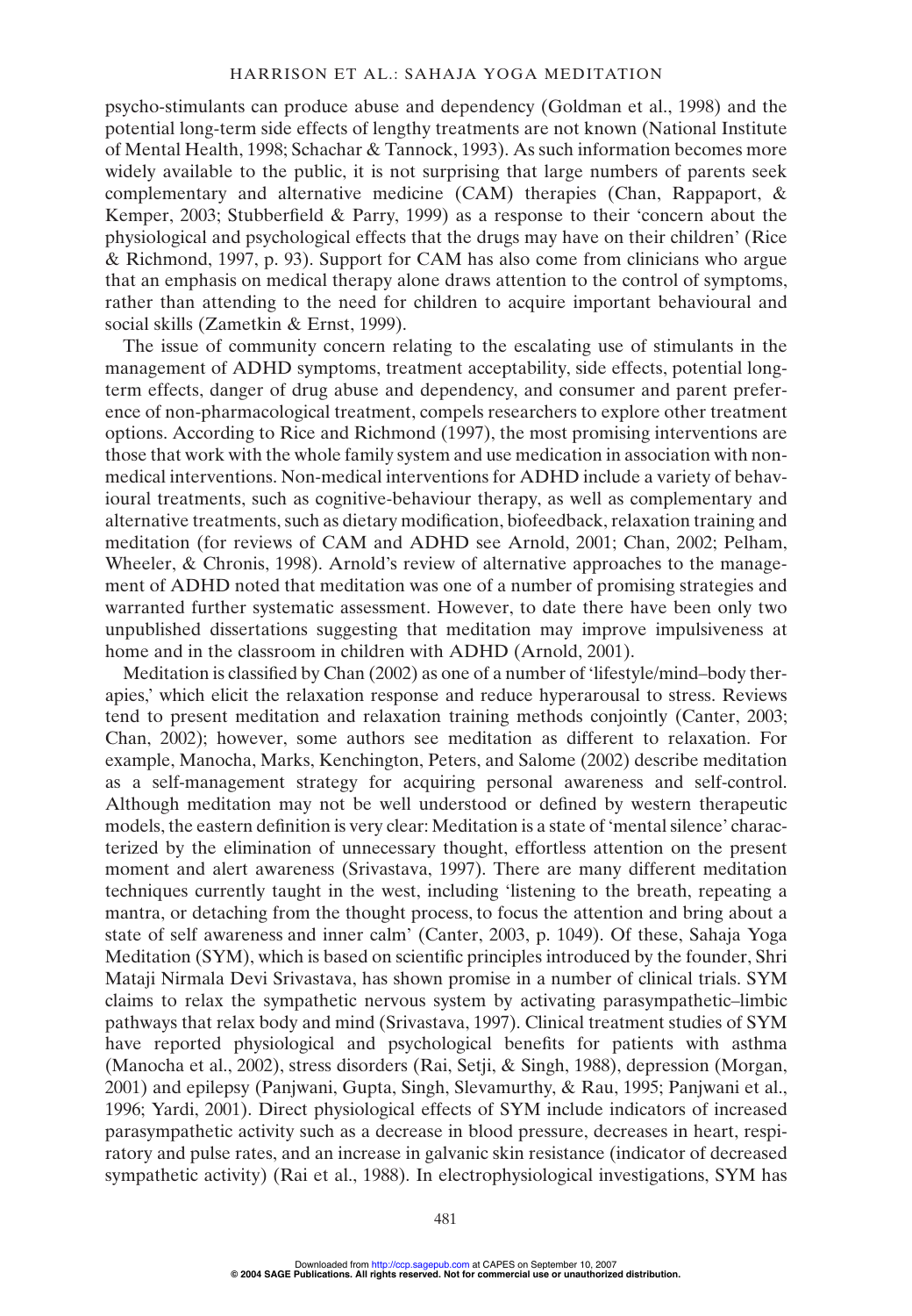been associated with reduced complexity of electroencephalogram (EEG) patterns and increases in the medium frequency and low-beta ranges suggestive of increased attentional control (Aftanas & Golocheikine, 2001, 2002). Alteration in beta/theta waves by means of biofeedback, however, has been shown to correlate with improvement in ADHD symptoms (for an overview see Ramirez, Desantis, & Opler, 2001). It is thus possible that the mechanisms of action of yoga meditation resemble theta/beta biofeedback techniques by enhancing overall alertness, attentional focus and relaxation. This background of neurological, physiological and psychological research, as well as the practical experience of teachers and yoga practitioners who have noted that SYM helps to focus attention, enhance concentration and memory, and improve children's performance at school (Srivastava, 1997), suggests that SYM is a useful alternative treatment for children with ADHD.

Core symptoms of childhood ADHD, according to the DSM-IV (American Psychiatric Association, 1994), are inattention, impulsivity and hyperactivity. Associated symptoms are academic underachievement and impaired self-esteem (Cara, 2002; Treuting  $&$  Hinshaw, 2001). The typical pattern is thus one of a highly energetic, impulsive, delay-aversed, unfocused and behaviourally poorly controlled child who demands constant attention and redirection. The central problem of the disorder is difficulty in self-regulating own behaviour (Anderson, 1997; Barkley, 1997; Rubia et al., 2001). Structural studies have related ADHD to abnormalities in the frontal cortex and the basal ganglia (Castellanos et al., 2002). Electrophysiological studies have pointed to functional deficits in the brain as correlates of poor regulatory control in hyperactive children (e.g. Barry, Clarke, & Johnstone, 2003; Barry, Johnstone & Clarke, 2003) and modern functional imaging studies have associated abnormal activation of frontal brain areas with deficits of inhibitory and attentional control (Rubia et al., 1999, 2001; Vaidya et al., 1998). Neurotransmitter abnormalities, such as dopamine dysregulation, have also been linked to ADHD (reviewed in Rubia & Smith, 2001); notably, dopamine transporter (DAT) levels are elevated in the striatum of children (Cheon et al., 2003) and adults with ADHD (Krause, Dresel, Krause, Kung, & Tatsch, 2000).

In considering a psychological aetiology of this disorder, authors have looked to transactional models that explain poor self-regulatory behaviour within the wider context of family dynamics and parent–child relationships. Certainly, research shows that an ADHD child may unduly strain these relationships. Cara (2002) notes that parents often feel frustrated, anxious and angry that parenting techniques effective for other children appear useless in the child with ADHD, who seems not to understand the consequences of inappropriate behaviour or to learn from punishment. When oppositional, non-compliant behaviour is characteristic, parents may be less appreciative of their children's efforts, less willing to reward them, and more negative, directive and controlling (Rice & Richmond, 1997). An alternate interpretation suggests that deficits in self-regulation may be related to insecure parent–child attachment relationships (Olson, 1996; Steifel, 1997), which are characterized by a pattern of conflicted, angry parent–child interchanges (Bowlby, 1969/1982). To date, few studies have examined attachment status in children with ADHD. Researchers in New Zealand have reported that maternal responsiveness and synchronous interaction (which are known predictors of attachment security, e.g. de Wolff & van IJzendoorn, 1997) were significantly lower in ADHD mother–child dyads than in a matched control group (Keown & Woodward, 2002). In Australia, Clark, Ungerer, Chahoud, Johnson, and Stiefel (2002) noted consistent associations with insecurity in children with ADHD across three different representational assessments of attachment. ADHD was linked to heightened emotional expression and out-of-control affects, suggesting an insecure–ambivalent or disorganized attachment relationship with the parent.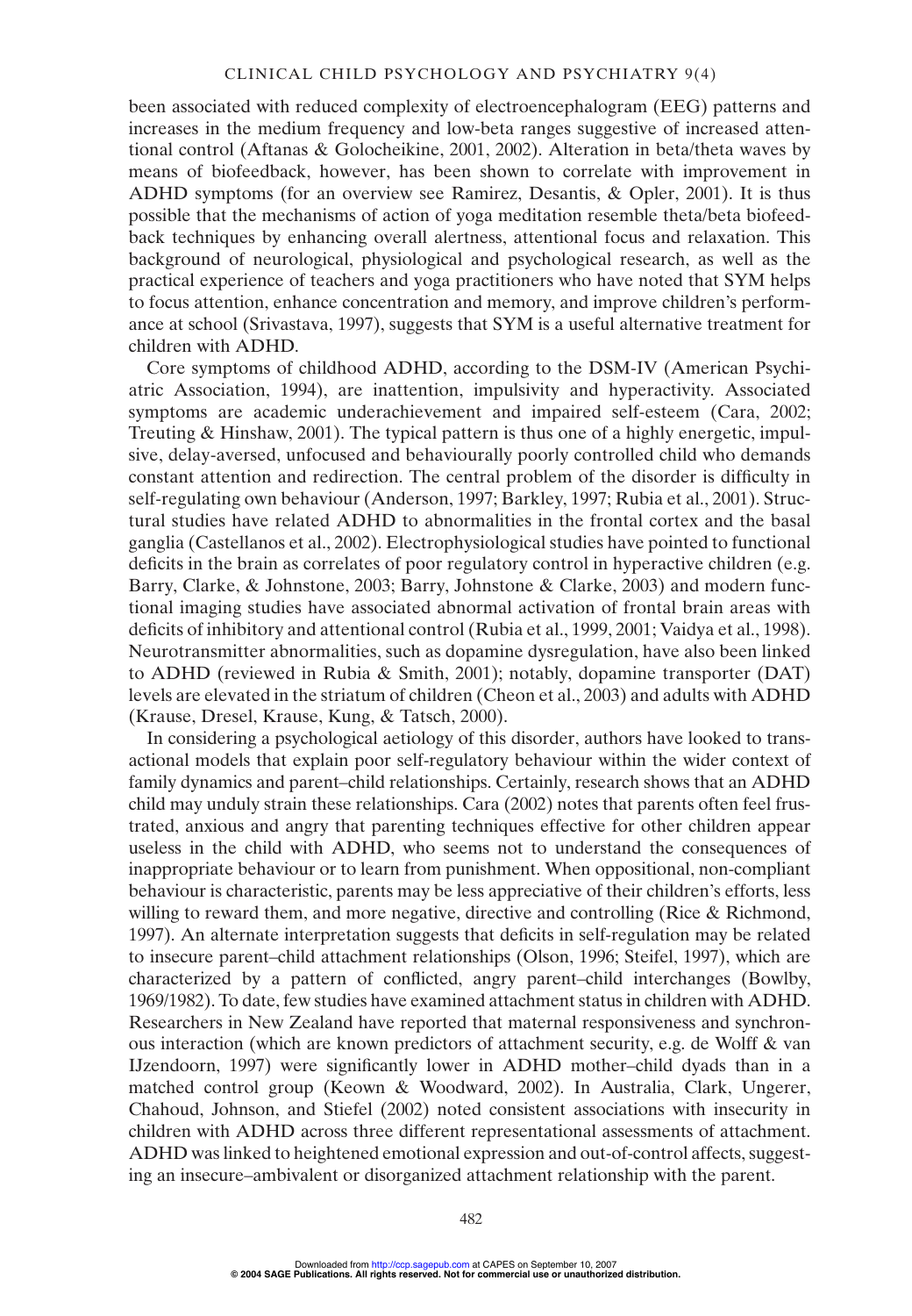We sought to assess the contribution of Sahaja Yoga Meditation (SYM) to a more effective management of the main problems experienced by children with ADHD, such as stability of attention and concentration, motor activity, problems of inhibition and easily frustrated mood, as well as associated problems such as poor self-esteem and difficulties at school. By presenting SYM as a family practice and encouraging parents to meditate regularly with their child, we sought to assess the extent of individual benefits for parents as well as any improvement in the security of the parent–child relationship. It was expected that SYM would be an adjunct to children's on-going medical therapy and would provide a means of working with the whole family. The aims of the programme reflected the goals for appropriate treatment identified by the American Academy of Pediatrics (Cara, 2002); that is, to improve core symptoms of ADHD, reduce associated symptoms and improve functional outcomes. These aims were tested in a voluntary clinic provided at the Royal Hospital for Women, Sydney, Australia with the help of a team of experienced instructors in SYM.

#### **Method**

#### *Recruitment*

The SYM trial treatment programme was approved by the Human Ethics Committee of the South Eastern Sydney Area Health Service. The programme was publicized by a newspaper article and an introductory lecture, which was open to parents of school-age children with ADHD. Interested parents were invited to participate with their child in a 6-week programme of twice-weekly sessions teaching SYM as a potential non-drug adjunctive intervention for children with ADHD. Inclusion criteria were that the child had a formal diagnosis of ADHD, that is, met the DSM-IV criteria made by a paediatrician or child psychiatrist (National Health and Medical Research Council, 1996). Although it was clear from comments made by a number of parents at the recruitment session that they were looking for alternatives to medication, at no point in the SYM programme were parents advised or asked to reduce their child's pharmacological treatment for ADHD. The introductory session, information sheet and discussions with parents during the programme made no recommendations about medication, except that parents should monitor and adjust their children's medication as they normally would, in conjunction with their doctor or psychologist. Parents gave written consent for themselves and their child to participate.

#### *Participants*

General information on the children's age, diagnosis of ADHD and medication was collected prior to the commencement of the meditation training, along with parentreported ADHD symptoms. Only those children who scored above threshold for ADHD were included in the study (i.e. a score of 15 and over on the Conners Parent–Teacher Questionnaire; see later). Forty-eight children (41 boys, 7 girls), including four sets of siblings, met the criteria for inclusion in the programme. The majority of children (*n* = 31) were receiving medication (e.g. ritalin, dexamphetamine), 14 were not medicated, and medication information was not provided for the other 3 children. Demographic information showed that families represented a diverse population. About three-quarters of the 44 families were in couple relationships and one-quarter comprised single parents or guardians. Adult participants who provided personal data included 38 mothers, 22 fathers and 1 grandmother. Mothers ranged in age from 27 to 50 years  $(M = 38.8, SD = 5.9)$ ; fathers were slightly older than mothers (range: 35–55 years,  $M = 43.1$ ,  $SD = 5.2$ ). Education levels for both mothers and fathers ranged from less than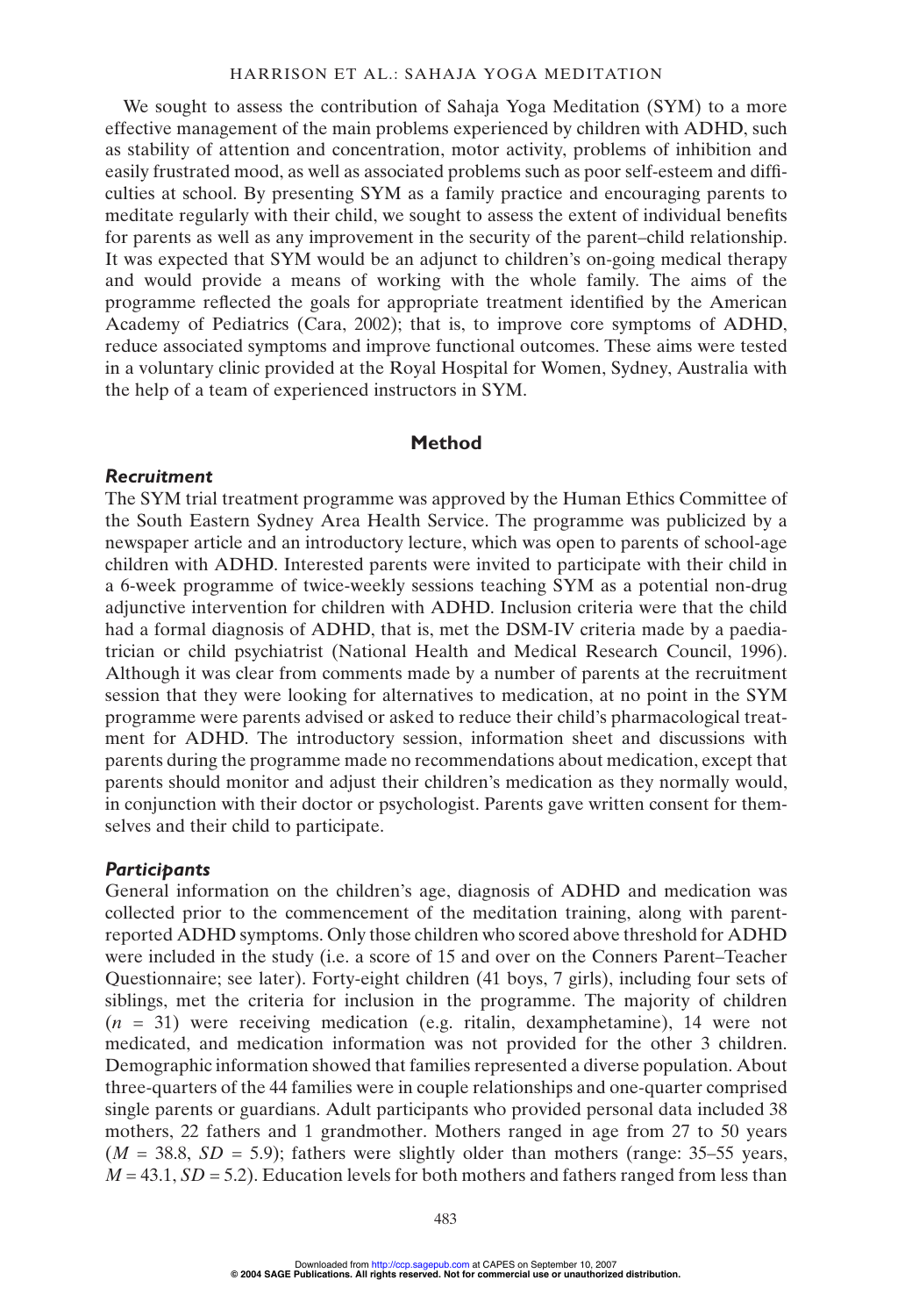secondary school to doctoral studies, with the majority having completed tertiary level studies (mothers, 62%; fathers, 73%). Parent ethnicity was less diverse: 95% of participants identified themselves as white/Caucasian.

Because of the requirement for personalized training in the SYM programme, it was necessary to separate the children into two groups and run two sequential treatment programmes. Group 1 comprised older children (19 boys, 1 girl) and their parents (age range:  $8-12$  years,  $M = 10.09$ ,  $SD = 1.13$ ). There was also a 6-year-old female sibling who was included in this group. The group 1 treatment programme began at the end of the summer holidays and continued into the first term of school. Children in group 2 were more diverse in age (range:  $4-12$  years,  $M = 7.4$  years,  $SD = 2.0$ ). Participants included 15 'waiting list' children whose parents attended the initial recruitment session, and a further 12 children whose parents joined at the commencement of the second programme.1 Group 2 treatment began during the Easter school holidays and continued into the second school term.

#### *Sahaja Yoga Meditation programme*

The intervention programmes were conducted over a 6-week period, using Sahaja Yoga Meditation (SYM) techniques developed and described by Shri Mataji Nirmala Devi Srivastava (n.d.). SYM uses a simple meditation method that can be easily taught to children and adults. The treatment programme consisted of twice-weekly 90-minute clinics, held in large meetings rooms at the hospital. For the first 3 weeks, the clinic consisted of guided meditation sessions, with parents attending one group and the children another. The meditation process involved practising techniques whereby participants were helped to achieve a state of thoughtless awareness. Instructors directed participants to become aware of this state within themselves by becoming silent and focusing their attention inside. Parents were also asked to conduct shorter meditation sessions at home twice a day.

In the clinic, there were usually two periods of meditation of 5–15 minutes each, supplemented by information about how to meditate and sharing of experiences. The parent sessions had one to two instructors, but the child sessions had a higher instructor-to-child ratio (normally, one instructor for every three children). From week 4 to week 6, one of the weekly sessions was conducted as a joint parent–child meditation. This enabled instructors to train parents in guiding their child's meditation. Children and parents were asked to meditate regularly at home and to record their progress in a diary, which was checked each week to encourage compliance.

#### *Assessment procedures*

Children and parents contributed to a range of data collection procedures, which drew on three sources: child self-report questionnaires, parent-rated questionnaires and examiner testing and interviews. Assessments were conducted at three points: recruitment or commencement of the meditation programme (week 1), midway point of the programme (week 3) and the end of the programme (week 6). The full schedule of assessments was completed for group 1. The second treatment programme, group 2, used fewer measures and assessments were only completed at the commencement (week 1) and end of the programme (week 6).

#### *Child assessment measures: Parent report*

*Conners Parent–Teacher Questionnaire* ADHD symptoms were assessed via parent report, using the Conners Parent–Teacher Questionnaire (National Institute of Mental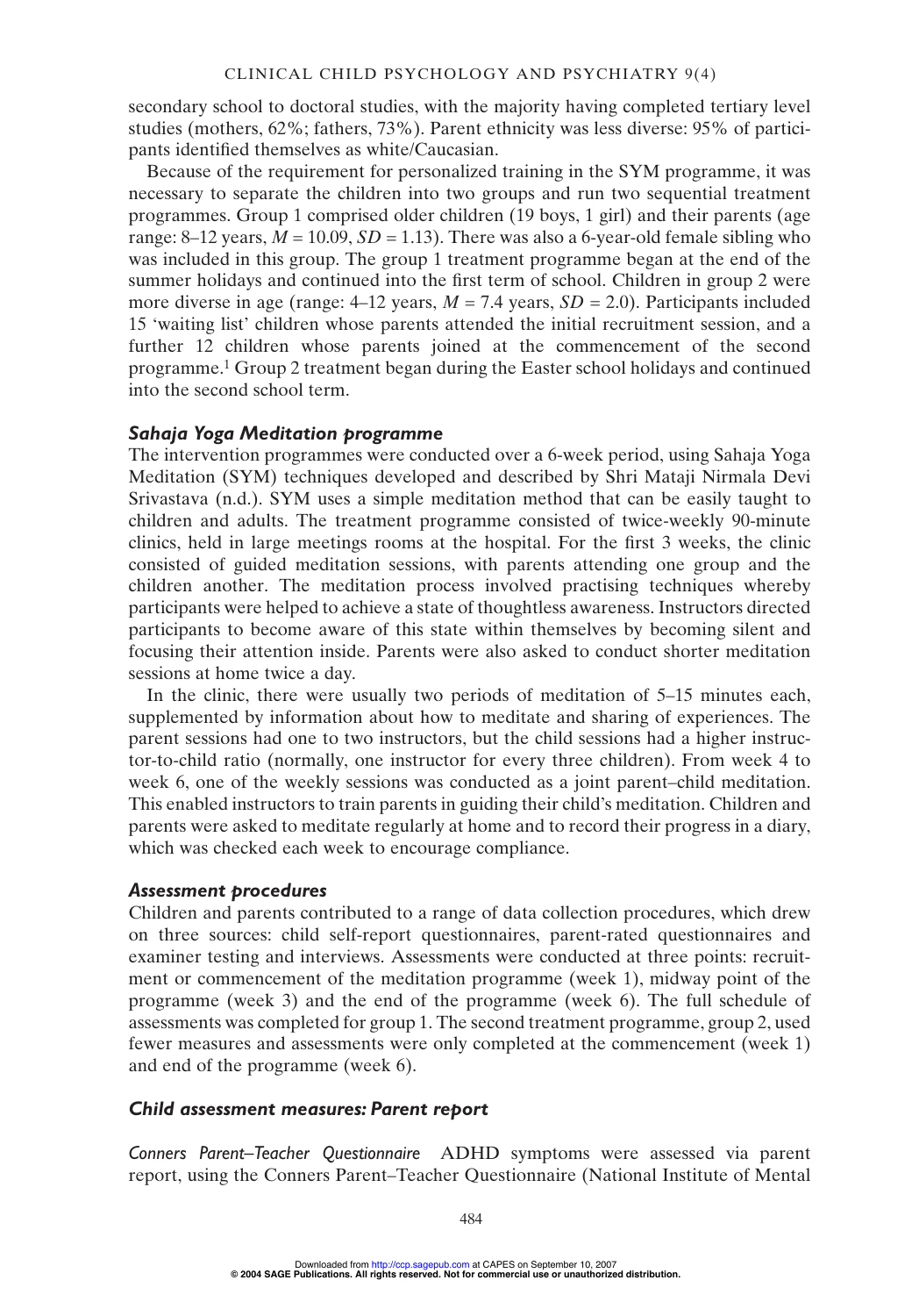Health, n.d.). Conners parent-rated checklists, which are shorter versions of the 93-item original, are commonly used tools in research and clinical practice (reviewed in Conners, Sitarenios, Parker, & Epstein, 1998). The measure chosen for our study presents 10 behavioural descriptors (e.g. excitable/impulsive; fails to finish things/short attention span) that parents rate on a 4-point scale (0 = *not at all*, 1 = *just a little*, 2 = *pretty much*, 3 = *very much*), and one overall question 'How serious a problem do you think the child has at this time?'  $(0 = none, 1 = minor, 2 = moderate, 3 = severe)$ . These 11 items achieved a high level of internal reliability. Coefficient alphas ranged from .74 to .86. Ratings on the 11 items were summed to give a total score for ADHD symptoms at each assessment point (possible range 0–33).

*Perceived outcomes of SYM for the child* At the mid- and endpoints of the programme, parents were asked to complete a short questionnaire asking whether they felt the meditation had benefited the child, and whether it had made a change to the relationship they had with the child. Simple 5-point rating scales were used to obtain information on the level of benefit (1 = *little*; 5 = *a lot*) for the child in the areas of emotions (anxiety, anger, able to manage negative feelings), self-esteem (confidence), attention (memory, able to settle down) and sleep. Additional questions were included at the final point about benefits for the child's schoolwork, e.g. positive attitudes about going to school, social relations with the teacher and other children, and attention to schoolwork and homework.

*Psycho-stimulant medication* At the mid- and endpoints of the programme, parents were asked about any changes they may have made to their child's level of medication. The question asked was 'have you been able to reduce your child's level of medication and still maintain an acceptable level of behaviour?' If medication had been reduced, parents were asked to report the proportion; that is, less than half, half or more than half.

*Biobehavioural Indicators of Self-Esteem* We used Burnett's (1998) 13-item Biobehavioural Indicators of Self-Esteem questionnaire, which asks parents to rate their child's behaviour over the previous 2 weeks on a 5-point scale. Statements assess social interaction, confidence and involvement. Internal consistency was high; alphas ranged from .81 to .94. Ratings were combined to give a mean score for indicators of self-esteem.

#### *Child assessment measures: Child self-report*

*Burnett Self-Scale* An abbreviated version of Burnett's (1994) 40-item self-evaluation and self-description measure was used to assess child self-esteem. For the present study, only the areas of peer relations, relations with mother and father, and learning selfconcept were selected. Internal consistency of the modified scale was high; coefficient alpha  $= .95$ .

#### *Child assessment measures: Examiner testing and interviews*

*Peabody Picture Vocabulary Test – Third edition* Cognitive ability was assessed using the Peabody Picture Vocabulary Test – Third edition (PPVT-III; Dunn & Dunn, 1997). The PPVT measures receptive language and has been shown to provide a good measure of verbal comprehension and to correlate highly with measures of academic performance.

*Child interviews* Audio-taped interviews were conducted individually with children at the end of the 6-week meditation programme. Questions focused on the children's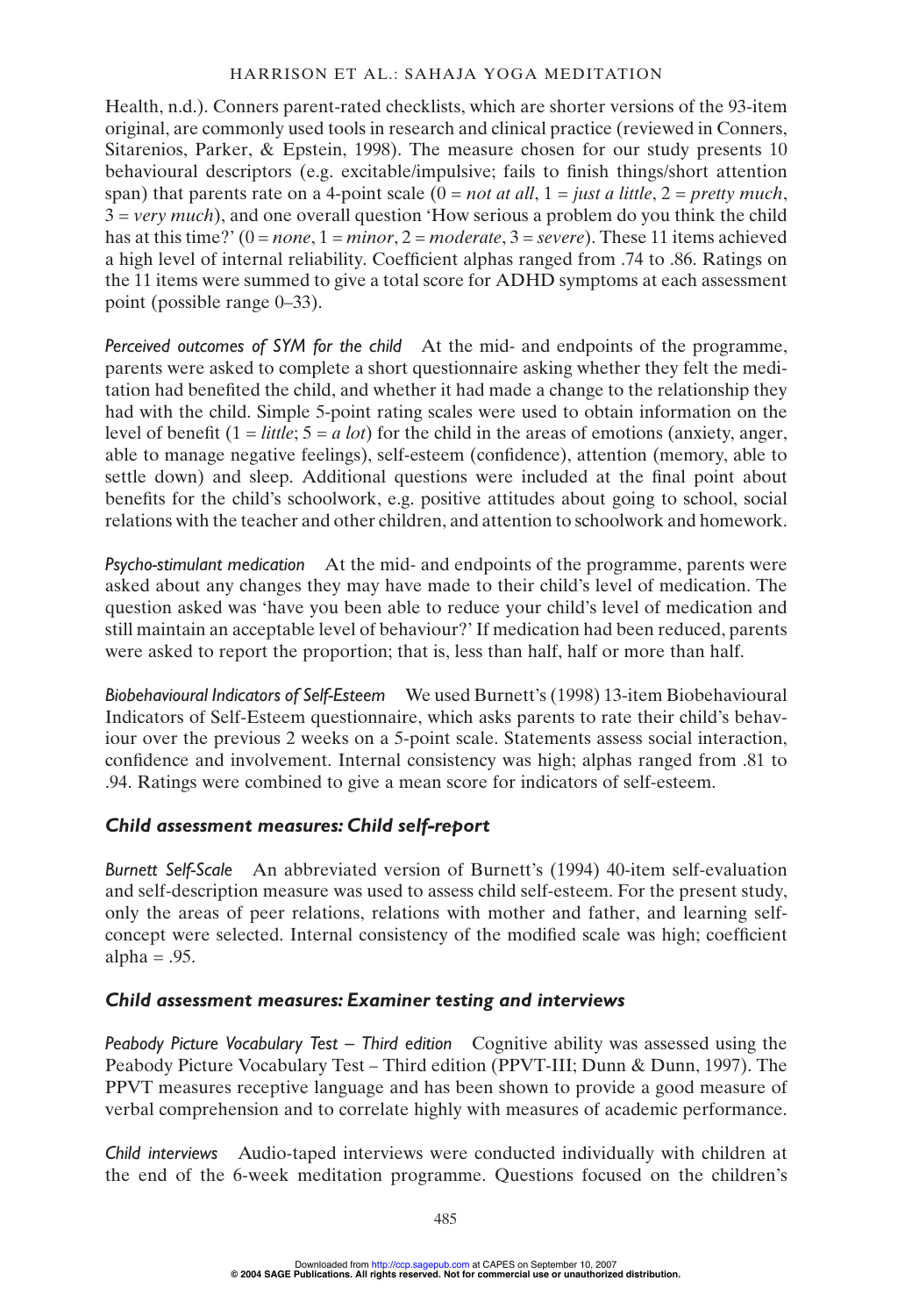experience of the meditation programme, whether they liked meditation, what they liked about it, whether they felt it had helped them and how it had helped.

#### *Parent assessment measures*

*Perceived outcomes of SYM for the parent* Parents were asked to report on their own experiences of the meditation programme and whether they felt it had been beneficial to them, by rating the extent to which they felt happier, less stressed, more able to manage stress, less angry and more able to manage anger on a 5-point rating scale  $(1 =$ *little benefit*, 5 = *a lot of benefit*). At the end of the programme, parents were also asked to provide written examples of recent positive and negative interactions with their child.

*Child–Parent Relationship Scale* Parents completed the 30-item Child–Parent Relationship Scale (CPRS), which assesses the quality of the parent–child relationship. The CPRS is an adaptation of Pianta's (1990) Student–Teacher Relationship Scale, which has been used extensively in studies of relationship quality in Australia (Harrison et al., 2003) and the US (National Institute of Child Health and Development Early Child Care Research Network, n.d.; Pianta & Steinberg, 1992). Items on the CPRS tap four dimensions of child–parent attachment, warmth, conflict, dependence and open communication, on a 5-point rated scale. Internal consistency for the total scale score was high, coefficient alpha = .84 and .86 at weeks 1 and 6, respectively.

#### **Results**

Results are presented in four sections. First, children's baseline ADHD data are described in relation to family demographic characteristics. This section also reports SYM programme retention and completion rates for the two treatment programmes, and baseline ADHD data for 'waiting list' children. Second, the impact of SYM on changes in ADHD symptoms, along with medication status and perceived child outcomes are examined. In the third section, SYM effects are examined in relation to a wider range of psychological assessments, including cognitive ability, self-esteem and parent–child relationship quality. Finally, results of the SYM programme for parent participants are presented. Because of the small sample size, analyses were descriptive; *t-*tests were used for group comparisons.

#### *Baseline ADHD symptoms: Demographic factors*

Data from parent reports at the initial recruitment or commencement stage of the SYM programme showed that children's baseline ADHD symptoms were moderately high  $(M = 22.65)$ , and varied across the 48 participants  $(SD = 4.36; \text{ range: } 15-30)$ . Initial comparison of means, using *t*-test analysis, showed that there were no differences in baseline ADHD symptoms for children allocated to group 1 vs group 2 (*M*s = 23.00 and 22.37, respectively,  $t = .24$ ,  $ns$ ) or for boys vs girls ( $Ms = 22.59$  and 23.00, respectively, *t* =.05, *ns*). Children from couple families had significantly lower ADHD symptom scores  $(M = 21.25, SD = 3.88)$  than children from single-parent families  $(M = 25.58, SD = 3.68,$  $t = 11.19, p < .01$ ). Children whose parents had completed tertiary education had lower scores  $(M = 21.23, SD = 4.34)$  than the children of non-tertiary educated parents  $(M = 24.13, SD = 4.09, t = 5.17, p < .05).$ 

Retention rates for the two 6-week SYM programmes were reasonably good, especially considering that many families travelled long distances to attend the hospital clinic and that children attended outside-school activities that competed with the clinic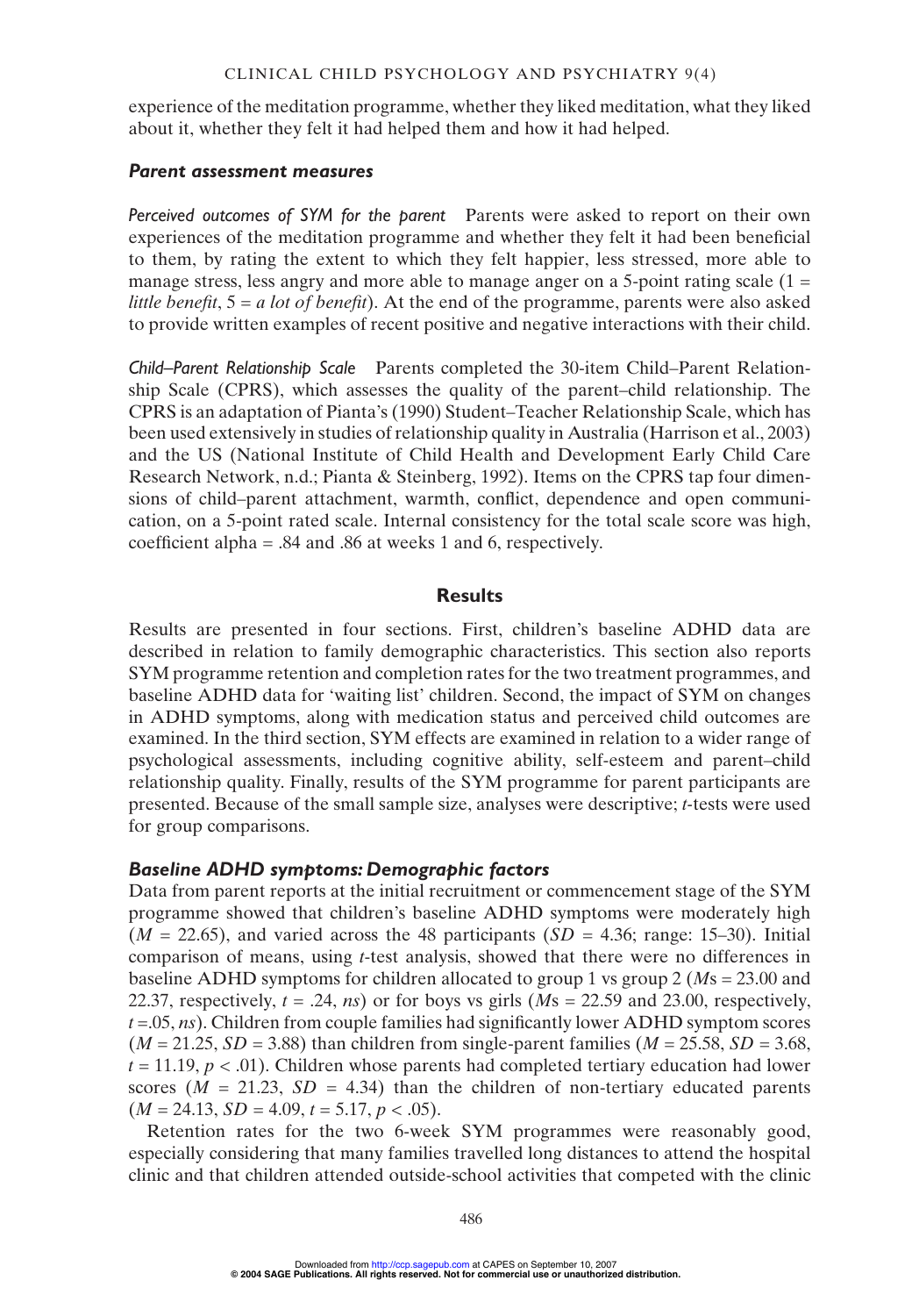times and home meditation expectations. For group 1, 16 of 21 children completed the full 6-week programme – a retention rate of 76%. For group 2, 19 of 27 children completed the treatment – 70% retention. Unfortunately, owing to organizational problems in the final week, endpoint data were provided by only 10 of the 19 group 2 children. Therefore, the combined studies provided pre- and post-treatment data for 26 children. Comparisons of mean ADHD scores, using *t*-test, showed that there were no differences between the participants who provided complete data  $(N = 26)$  and those who did not  $(N = 22)$ , on any of the demographic measures (child's age and sex, mother's and father's age and education, family marital status) or in the proportion of children receiving medication.

The sequential administration of the SYM programme provided an opportunity to assess baseline ADHD symptoms for children who were placed on the 'waiting list' on two occasions prior to treatment – at the initial recruitment stage and several months later at the commencement of the second programme. These children provided a quasicontrol group for group 1 children, in that they did not receive treatment during the first session. Analyses using correlation and comparison of means tests showed that children's ADHD scores were consistent across these two occasions,  $r(12) = .68$ ,  $p = .015$ , and had remained at a similar level  $(M_1 = 22.08, SD = 4.72; M_2 = 21.17, SD = 4.69; t = .84, ns)$ .

#### *Change to ADHD-related symptoms: Pre- and post-SYM treatment programme*

Results for the 26 children who provided pre- and post-treatment data showed a marked improvement in ADHD symptoms as measured on the Conners Parent–Teacher Questionnaire over the course of the meditation programme. Mean scores decreased from  $M_{\text{pre}} = 22.54$ , *SD* = 4.61, to  $M_{\text{post}} = 14.62$ , *SD* = 5.15. The average mean decrease in reported ADHD symptoms was 7.91 points  $(SD = 4.91$ , range 0–19), which represented an improvement rate of 35%. Statistical analysis using paired samples *t*-test showed that the difference in pre- and post-treatment scores was highly significant  $(t = 8.23, p < .001)$ .

Because of the possibility that the improvement in behaviour may have been due to the medication children were receiving rather than the SYM programme, further comparisons were made to assess whether medication status may have contributed to this change. Results presented in Table 1 (lines 1 and 2) show a similar reduction in ADHD symptoms for the 20 children who were receiving medication compared with the 6 who were not, mean reduction scores = 7.83  $(SD = 5.15)$  and 7.95  $(SD = 4.97)$ , respectively  $(t = -.50, ns)$ . This result suggests that the reduction in ADHD symptoms was not related to children's pharmacological treatment.

It was also noteworthy that, in a number of cases, parents stated that they had been able to reduce their child's medication during the course of the SYM programme. Of the 20 children who were receiving medication when they started the programme, 11 had reduced the dose during SYM treatment – two by less than half, six by half, and three by more than half – and nine did not change the dose. Table 1 (lines 3 and 4) presents the change in ADHD symptoms data for these two subgroups. Comparison of means indicated that the improvement in the level of ADHD symptoms was significantly greater for the 11 children who had reduced their medication ( $M_{\text{reduction}} = 10.18$ ,  $SD = 4.79$ ) than for the 9 who had maintained the same level of medication ( $M_{\text{reduction}} = 5.22$ ,  $SD = 3.83$ ;  $t = 2.51$ ,  $p = .022$ ). These findings suggest that SYM treatment not only contributed to the reduction in children's ADHD behaviour scores, but also had the added benefit of helping children manage their own behaviour with a reduced level of medication.

Post-treatment interviews with the children showed that being able to stop or reduce daily medication was seen as a positive outcome of the SYM programme. A child who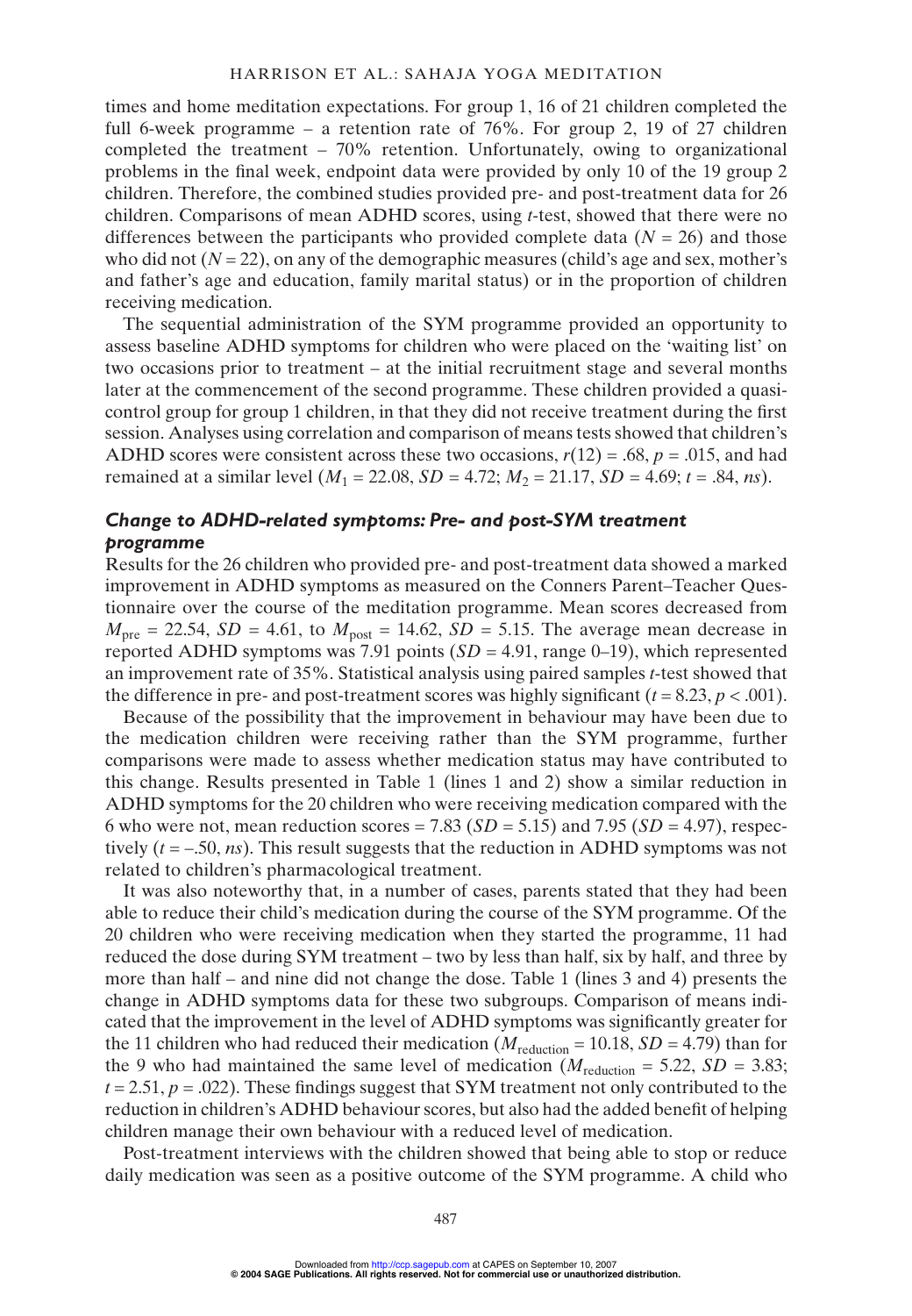|                                | Commencement<br>(Week 1) |                  |      | <b>Final Point</b><br>(Week $6$ ) |                   |      | Symptom Change<br>(Week $I$ to $6$ ) |                    |      |
|--------------------------------|--------------------------|------------------|------|-----------------------------------|-------------------|------|--------------------------------------|--------------------|------|
|                                | n                        | $M_{\text{bre}}$ | SD   | n                                 | $M_{\text{post}}$ | SD   | n                                    | $M_{reduction}$ SD |      |
| Medication Status <sup>1</sup> |                          |                  |      |                                   |                   |      |                                      |                    |      |
| No medication                  | 6                        | 22.33            | 5.57 | 6                                 | 14.50             | 1.52 | 6                                    | 7.83               | 5.15 |
| Receiving medication           | 20                       | 22.60            | 4.45 | 20                                | 14.65             | 5.86 | 20                                   | 7.95               | 4.97 |
| t-value <sup>2</sup> ( $p$ )   |                          | $-.12$ (ns)      |      | $-.06$ (ns)                       |                   |      |                                      | $-.50$ (ns)        |      |
| Reduced dosage <sup>3</sup>    | Н                        | 24.00            | 4.90 | $\mathsf{I}$                      | 13.81             | 7.11 | Н                                    | 10.18              | 4.79 |
| No change of dose              | 9                        | 20.89            | 3.33 | 9                                 | 15.67             | 4.03 | 9                                    | 5.22               | 3.83 |
| t-value <sup>4</sup> ( $p$ )   |                          | $1.62$ (ns)      |      | $-.69$ (ns)                       |                   |      |                                      | 2.51(.02)          |      |

*Table 1.* Children's ADHD symptoms during the meditation programme by medication status

*Note*. ADHD symptoms were measured using the Conners Parent–Teacher Questionnaire.

Medication status as reported by parents at week 1 of the treatment programme.

<sup>2</sup>*t-*Test analysis compared mean scores for the 20 children receiving medication with those for the 6 children not receiving medication.

<sup>3</sup> Of the 20 children who were receiving medication at week 1, 11 reduced the dose over the 6-week programme and 9 did not change the dose.

<sup>4</sup>*t-*Test analysis compared mean scores for the 11 children who reduced dosage with those for the 9 children who had no change of dosage.

had stopped his medication completely said he 'felt great', adding 'I used to hate having to be on my medication'. The children identified a number of other benefits of SYM, not only during meditation itself, which was described as 'easy', 'relaxing' and like being 'in your own bubble, where no-one else can stop you from doing what you're doing at the time', but also in other situations at home or at school. One child said meditation 'helps me with my headaches'; another said he was 'getting into less of a panic'; another that meditation 'gave him more energy, but not energy to get "hyped-up" '. Many children said they were able to get to sleep more easily. Benefits for attention at school were also given; for example, children commented that 'it keeps me focused on my work'; 'it's made me smarter'; 'I seem to be able to concentrate more'; 'if my friends are talking around me, now I can bring my mind straight back to my work'. Children also mentioned having fewer social problems, such as 'not getting into trouble' or being able to ask the teacher for help instead of retaliating when children were teasing them.

Parent perceptions of the outcomes of SYM for their child confirmed these findings. When asked if they felt their child had benefited from the SYM programme, 92% agreed that they had. Particular benefits for the child that were rated highly  $(> 3 \text{ on a } 5\text{-point})$ scale) by parents were 'more confident in him/herself'  $(M = 3.35, SD = .93)$ , 'improved sleep patterns'  $(M = 3.27, SD = 1.42)$  and 'more cooperative'  $(M = 3.18, SD = 1.01)$ . High ratings for benefits related to school included 'less difficulty with the teacher'  $(M = 3.64,$  $SD = .92$ ), 'more able to manage schoolwork' ( $M = 3.56$ ,  $SD = 1.03$ ), 'more able to manage homework'  $(M = 3.47, SD = 1.33)$ , and 'positive about going to school'  $(M = 3.43,$  $SD = 1.09$ .

As a further test of the effectiveness of the SYM treatment in reducing ADHD symptoms, child and family factors were tested as covariates in six repeated measures analyses. Child factors were sex, age and medication status (receiving medication vs no medication); family factors were mother's age, mother's education (secondary vs tertiary education) and marital status (single parent vs couple families). Results showed that none of the child or family factors contributed significantly to the model. Although these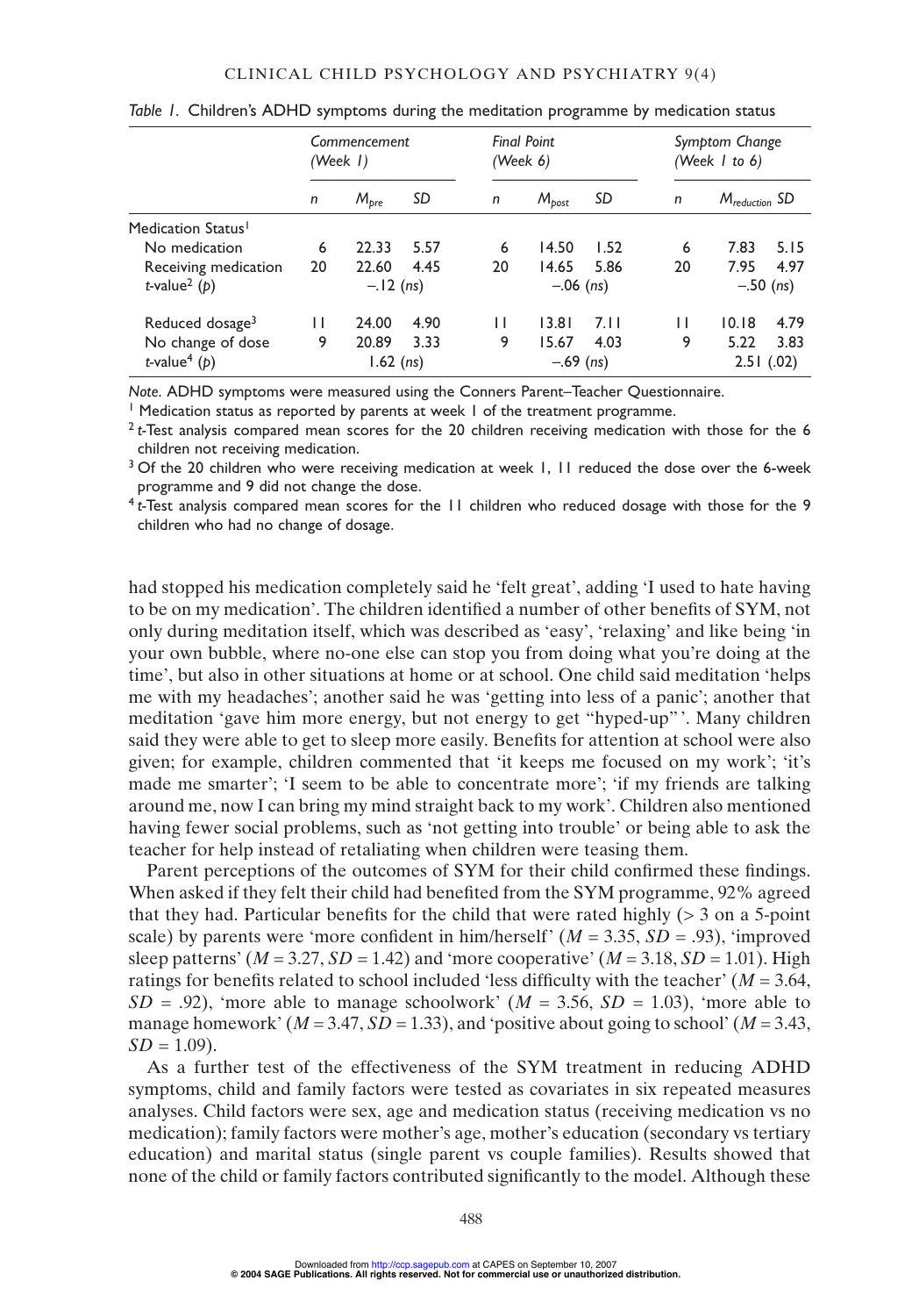analyses were limited by the small sample size, they support the conclusion that the reduction in children's ADHD behaviour scores was attributable to the SYM treatment, and not to medication status, child or family characteristics.

#### *Changes in ADHD-associated symptoms: Pre- and post-SYM treatment programme*

Results presented in this section are based on group 1 children only. Standardized scores on the PPVT indicated that there was wide variation in children's cognitive ability (range:  $48-139$ ,  $M = 94.79$ ,  $SD = 23.43$ ). Eight children had moderately low to extremely low scores (< 85), seven were average (85–115) and four had moderately high to extremely high scores (> 115). Parent ratings of behavioural indicators of child selfesteem ranged from low (2.31) to high (4.54), with the mean score for the sample  $(M = 3.23, SD = .75)$  being mid-range, according to Burnett's (1998) descriptions. Children's self-descriptive and self-evaluative ratings of themselves were within normal range  $(M = 4.18, SD = .46$ , range: 3.47–4.94) in comparison with the range of scores reported by Burnett (1996) for children of a similar age. Quality of child–parent attachment, as measured by Pianta's Child–parent Relationship Scale (CPRS), ranged from low (2.33), which indicates insecurity in the relationship, to moderately high (4.03), which shows secure aspects. The overall mean score for the 30-item scale was midway on a 5 point scale ( $M = 3.05$ ,  $SD = .44$ ) suggesting that, as a group, there were both insecure and secure qualities in children's relationships with their parents. Examination of the subscale scores showed that scores on the 13-item conflict subscale were elevated  $(M = 3.47, SD = .80)$ , indicating that the nature of the insecurity centred on angry, difficult and unpredictable interactions. This is consistent with the insecure–ambivalent or insecure–disorganized model of attachment reported by Clarke et al. (2002) for children with ADHD. Scores for open communication (3-item subscale,  $M = 3.60$ ,  $SD = .73$ ) and warmth (8-item subscale,  $M = 4.03$ ,  $SD = .48$ ), were moderate-to-high, indicating that dimensions of security were also evident in the child–parent relationship.

Correlation analysis showed that children who were rated by their parents as having higher self-esteem, and who rated themselves more highly in their self-descriptions and self-evaluations, had more secure attachment relationships with their parents,  $r s(19) = .47$  and .47, respectively ( $p s < .05$ ). ADHD symptoms were not significantly related to parent–child relationship quality or child self-esteem. There was no relationship between PPVT scores and ratings of ADHD symptoms, child self-esteem or parent–child relationship quality.

Post-treatment scores showed that SYM was associated with significant improvements in all of the parent-rated measures. Results are presented in Table 2. For each measure, mean pre- and post-treatment scores were compared using paired sample *t*-test analysis. ADHD symptom scores at the mid-point and final point were significantly lower than the baseline score ( $M_{\text{pre}} = 22.62$ ,  $M_{\text{Spost}} = 15.94$  and 16.25,  $t_s = 5.81$  and 5.65, respectively,  $p < .001$ ). A similar improvement was seen in parents' reports of their children's confidence and social behaviour, with average scores increasing by a half-point at the midand endpoints of the meditation programme ( $M_{\text{pre}} = 3.24$ ,  $M_{\text{Spost}} = 3.69$  and 3.73,  $t = -3.06$  and  $-3.62$ , respectively,  $p < .01$ ). Child–parent relationships also improved during the course of the SYM treatment, rising by one-third of a point ( $M_{\text{pre}} = 3.06$ ,  $M_{\text{post}} = 3.35$ ,  $t = -3.34$ ,  $p < .01$ ). Examination of the subscale components of the CPRS showed that this change was accounted for by lower scores for relationship conflict  $(M_{\text{pre}} = 3.37, M_{\text{post}} = 2.94, t = 3.08, p < .01).$ 

As a further check of the effectiveness of the SYM intervention, we tested whether the observed changes in ADHD symptoms, self-esteem and relationship quality from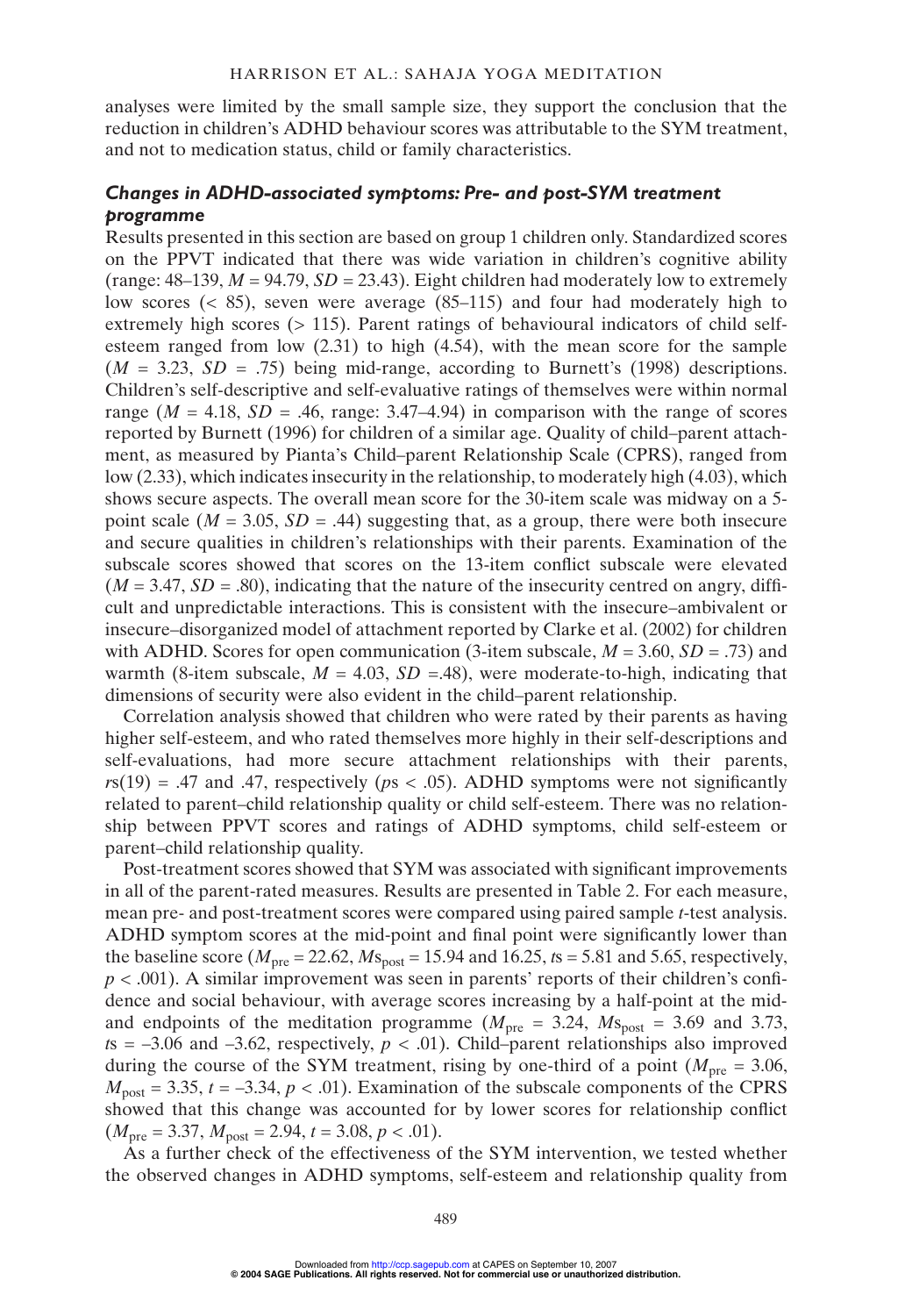|                           | Commencement<br>(Week 1) |           | Mid-Point<br>(Week 3) |      | <b>Final Point</b><br>(Week $6$ ) |      | <b>Paired Samples t-tests</b> |                       |
|---------------------------|--------------------------|-----------|-----------------------|------|-----------------------------------|------|-------------------------------|-----------------------|
|                           |                          |           |                       |      |                                   |      | Time $1-3$ Time $1-6$         |                       |
| Measure                   | M                        | SD        | M                     | SD   | M                                 | SD   | t                             | t                     |
| <b>I. Child Outcomes</b>  |                          |           |                       |      |                                   |      |                               |                       |
| Parent-rated              |                          |           |                       |      |                                   |      |                               |                       |
| ADHD symptoms             | 22.62                    | 4.06      | 15.94                 | 4.99 | $16.25$ 5.48                      |      | $5.81***$                     | $5.65***$             |
| Indicators of self-esteem | 3.24                     | 0.78      | 3.69                  | 0.37 | 3.73                              | 0.48 | $-3.06**$                     | $-3.62$ <sup>**</sup> |
| Child self-report         |                          |           |                       |      |                                   |      |                               |                       |
| Rating of self-esteem     |                          | 4.28 0.43 |                       |      | 4.24 0.63                         |      |                               | 0.43                  |
| 2. Parent-Child Outcomes  |                          |           |                       |      |                                   |      |                               |                       |
| Child-parent relationship | 3.06                     | 0.45      |                       |      | 3.35                              | 0.42 |                               | $-3.34**$             |
| Conflict subscale         | 3.37                     | 0.81      |                       |      | 2.94                              | 0.73 |                               | $3.08***$             |
| Warmth subscale           | 3.93                     | 0.38      |                       |      | 4.00                              | 0.39 |                               | $-0.82$               |
| Open subscale             | 3.55                     | 0.71      |                       |      | 3.71                              | 0.70 |                               | $-1.20$               |

*Table 2.* Changes in child outcomes and parent–child relationship quality during the meditation programme

 $h^{**}$  *p* < .001;  $h^{**}$  *p* < .01.

*Note*. ADHD symptoms were assessed using the Conners Parent–Teacher Questionnaire; parent-rated indicators of self-esteem were assessed using Burnett's (1998) Biobehavioural Indicators of Self-Esteem; child-rated self-esteem was assessed with Burnett's (1994) Self-Scale; child–parent relationship was assessed using Pianta's Child–Parent Relationship Scale.

weeks 1 to 6 were related to individual child differences in cognitive ability, using repeated measures analyses with baseline PPVT scores entered as a covariate. Results for ADHD and self-esteem showed no significant contribution of children's PPVT scores, suggesting that the observed improvements were not explained by differences in children's cognitive ability.

Scores for children's self-description and self-evaluation ratings of self-esteem did not change significantly from the commencement to the end of the meditation programme (see Table 2). It should be noted, however, that the average scores were fairly high at both points (4.2 and 4.3 on a 5-point scale), which may partly explain the lack of significant change. Children with ADHD have been known to inflate self-reported self-esteem (Hoza, Pelham, Milich, Pillow, & McBride, 1993).

Final analyses examined the inter-relationships among the three parent-rated measures by computing 'improvement' scores from the difference between pre- and post-treatment scores, and comparing these using correlation analysis. Results showed no relationship between improvement in child self-esteem and changes in ADHD symptoms or changes in CPRS scores. However, a decrease in ADHD symptoms was strongly correlated with an increase in CPRS scores, that is, less conflicted (more secure) parent–child interaction  $(r(14) = -.67, p < .01)$ . Interestingly, the relationship between ADHD symptoms and relationship quality at the commencement of the programme was not significant  $(r(14) = -0.41, ns)$ , but at the end of the treatment the outcome scores on these measures were strongly correlated  $(r(14) = -.66, p = .01)$ , suggesting a change in family functioning processes during the treatment programme.

#### *Parent responses to SYM*

The SYM intervention was designed as a family treatment programme, which was expected to impact on parents as well as children. At the end of the programme, 92% of parents agreed that the programme had been personally beneficial. The overall benefit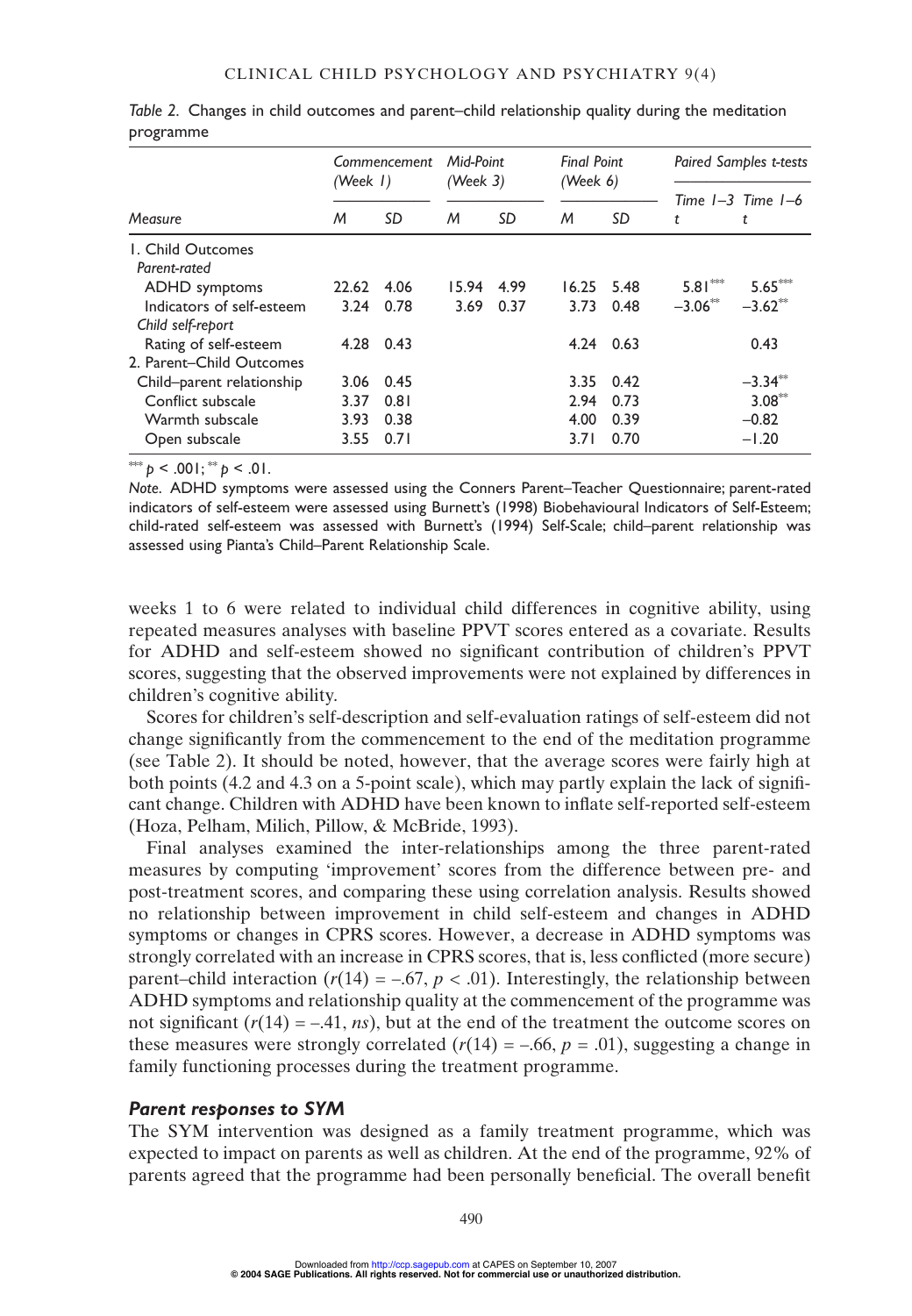was rated at  $4 (M = 3.91, SD = .92)$  on a 1 (low) to 5 (high) scale. Specific benefits rated highly ( $> 3$  on a 5-point scale) were 'more able to manage stress' ( $M = 3.79$ ,  $SD = .93$ ), 'less stressed' ( $M = 3.67$ ,  $SD = .96$ ), 'happier' ( $M = 3.45$ ,  $SD = 1.01$ ), 'more able to manage anger' ( $M = 3.37$ ,  $SD = 1.25$ ) and 'less angry' ( $M = 3.29$ ,  $SD = 1.23$ ). Parents were also asked to rate the extent to which they felt that SYM had benefited the relationship they had with their child. Mean scores on a 5-point scale showed a consistent pattern of benefit, specifically for 'more open communication' ( $M = 3.83$ ,  $SD = .72$ ), 'less exhausting' (*M* = 3.50, *SD* = .91), 'more able to manage conflict' (*M* = 3.42, *SD* = .67) and 'less conflict' ( $M = 3.33$ ,  $SD = .78$ ). A number of parents commented that participating in the programme had made a positive change to their relationship with their child. A father mentioned his pleasure at being able to laugh with his son for the first time in years. One mother wrote 'I truly understand how me meditating and becoming more relaxed has helped my son 150% because he feeds off a calmer mum.' Parents also said they had used meditation at home to help deal with difficult situations. One mother commented 'I'm now able to get N. . . to calm down (using meditation). He is then able to focus and carry on with his day.' Another wrote about how she dealt with a difficult time: 'We had a good meditation and he went off to bed quite calm and relaxed and went straight to sleep.'

#### **Discussion**

The results of this trial programme indicate that Sahaja Yoga Meditation has potential as a promising therapy for children with ADHD, when offered via a family treatment approach and in combination with existing medical treatment. Although results are limited by the small number of children for whom complete data were available, the consistency of the findings, which drew on different measures of child outcomes, two treatment groups, and both parent and child respondents makes a good case for the benefits of the treatment programme. The results were in keeping with the three aims of the study. First, core symptoms of ADHD were improved: parent ratings on the Conners Parent–Teacher Questionnaire, which assesses attention, hyperactivity and impulsivity, were significantly reduced over the course of the programme. Children also reported that they felt calmer, less panicky and more relaxed. Second, associated symptoms of ADHD, such as anxiety and poor confidence, were reduced; parent ratings of child self-esteem showed significant improvements in children's confidence, social abilities and involvement. Third, functional benefits were noted, child–parent relationship quality improved through a significant reduction in the level of conflicted interactions. Parents reported that the children's approach to school and homework had improved during the SYM programme, and the children themselves said that they were more able to concentrate at school. Improved sleep was another positive outcome reported by parents and children.

The study design, as a clinical treatment trial, did not include a formal control group, but the 'waiting list' children provided a quasi-control group that provided evidence for the effectiveness of the SYM intervention, over other possible contributors. For this group, baseline ADHD scores at recruitment and at week 1 of the treatment programme (several months later) remained the same, and then decreased significantly over the 6 week SYM programme. Statistical evidence for the benefits of SYM was also demonstrated in a series of repeated measures analyses, which entered child and family factors as covariates. These tests showed that the reduction in ADHD symptoms and the improvements in self-esteem and child–parent relationship quality were not explained by child age, sex, medication status or cognitive ability, or by family structure, mothers' age or education.

This initial investigation of SYM for managing ADHD was not able to include the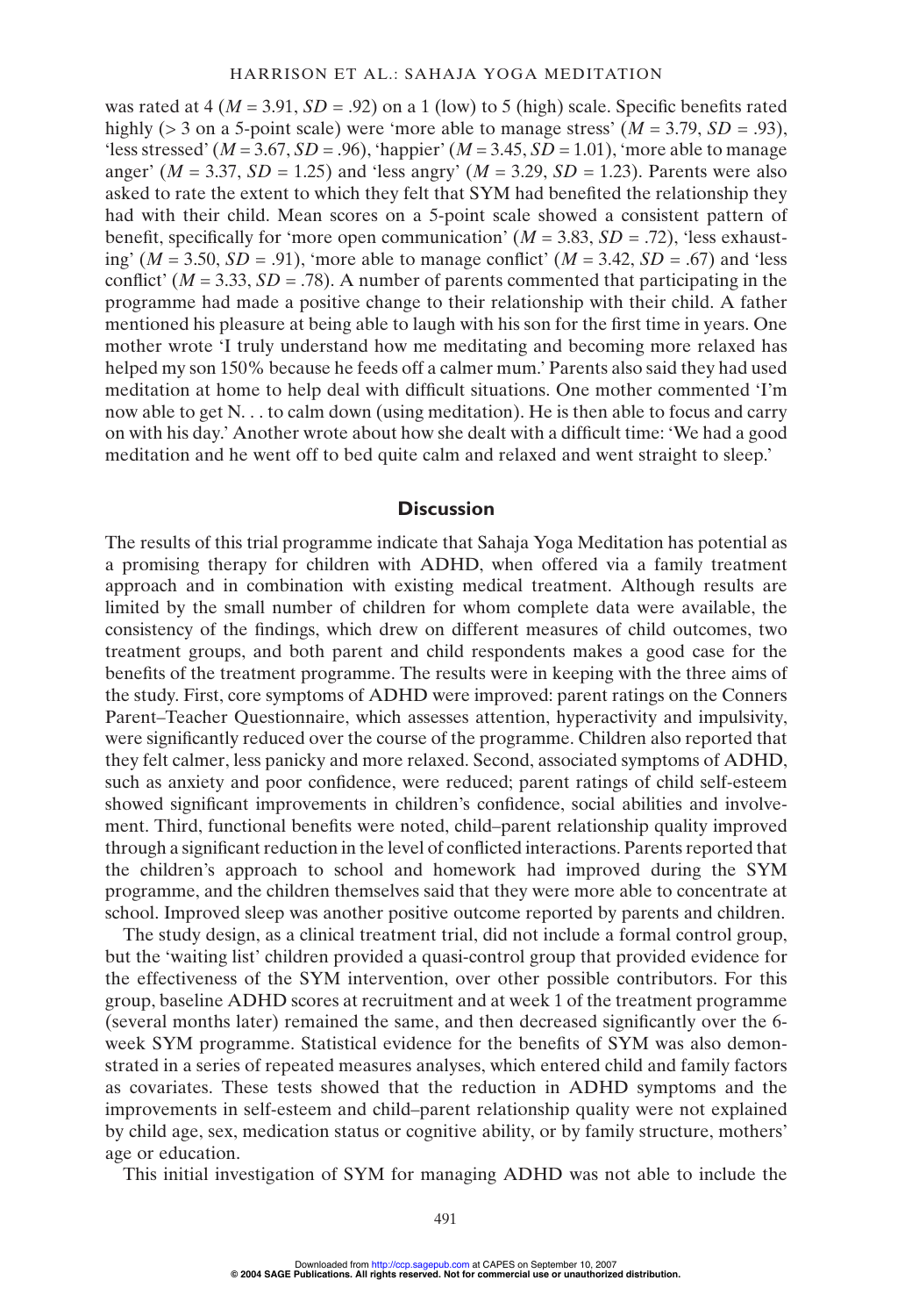design features of a clinical trial, which would allow allocation and comparison of treatment groups such as SYM in combination with pharmacological treatment and SYM alone. The children who entered the programme also varied in the severity of their ADHD symptoms and use of medication. Three-quarters of the children were receiving psycho-stimulant drugs at the commencement of the programme and combined this with the SYM treatment, whereas the non-medicated children used only SYM. Although the numbers in the latter group were very small, it was noteworthy that the observed reduction in ADHD symptoms did not differ by children's initial medication status. Further evidence that the improvements were attributable to the SYM intervention (and not to medication) comes from the fact that over half of the children who were taking prescribed medication had been able to reduce their medication during the course of the treatment, and these children also showed significantly greater improvements in ADHDrelated behaviours than the children who maintained their initial level of medication. The fact that the SYM effects occurred regardless of concurrent medication suggests an interesting corollary to reports from the Multimodal Treatment (MTA) study of children with ADHD that 'intensive behavioural treatments are a viable alternative to medication in treatment of ADHD' (Pelham et al., 2000, p. 523). In the current study, the treatment was not behavioural, but it was intensive in design, involving parents and children in twice daily meditation sessions at home and regular clinic sessions with trainers. Like the MTA findings, the SYM results are encouraging for parents and communities seeking ways to minimize child medication.

Despite these promising results, the study is not without its limitations. The small sample size has been mentioned. Also, this study was a within-group design and we did not include a control group. A replication including a control group and larger numbers of participants will be essential to replicate the observed findings. It is also possible that the findings of the study are biased by the relatively high drop-out rate (26 and 30% for groups 1 and 2, respectively). It is conceivable that some of those parents who did not continue the treatment were also those who did not notice an improvement. Another criticism is that significant findings relied solely on parent-rated questionnaires and that the reported improvements in child outcomes and child–parent relationship might be ascribed to parents wanting to present themselves and their child in the best light. If this were the case, however, one would expect to see similar levels of change across the three parent-rated questionnaires, whereas results showed that improvement in ratings of selfesteem were independent of improvements in ADHD symptoms and relationship quality. This suggests that parents were not reporting a non-discriminate or overly positive picture of their child, but were giving an accurate report based on observed behaviour. We also note that other studies have shown that parents' ratings of their children's improvements are similar to ratings by teachers and counsellors (Pelham et al., 2000). Furthermore, endpoint interviews with the children provided many examples of the benefits they had experienced from the SYM programme, which supports the accuracy of their parents' reports. Child-rated scores on our self-report measure of child self-esteem did not show any change over the 6-week intervention. We noted, however, that self-report scores had been relatively high at both points, which is in keeping with previous research suggesting that children with ADHD may inflate self-rated measures of self-esteem (Hoza et al., 1993). This would make it difficult to interpret child scores reliably. It may also be that the measure used in the present study, which was not designed for clinical samples (Burnett, 1994, 1998), does not adequately tap the problems of self-esteem that children with ADHD suffer. Future study designs will have to use valid and reliable outcome measures of child functioning, and draw on a range of sources including data provided by teachers, as well as parents and the children themselves.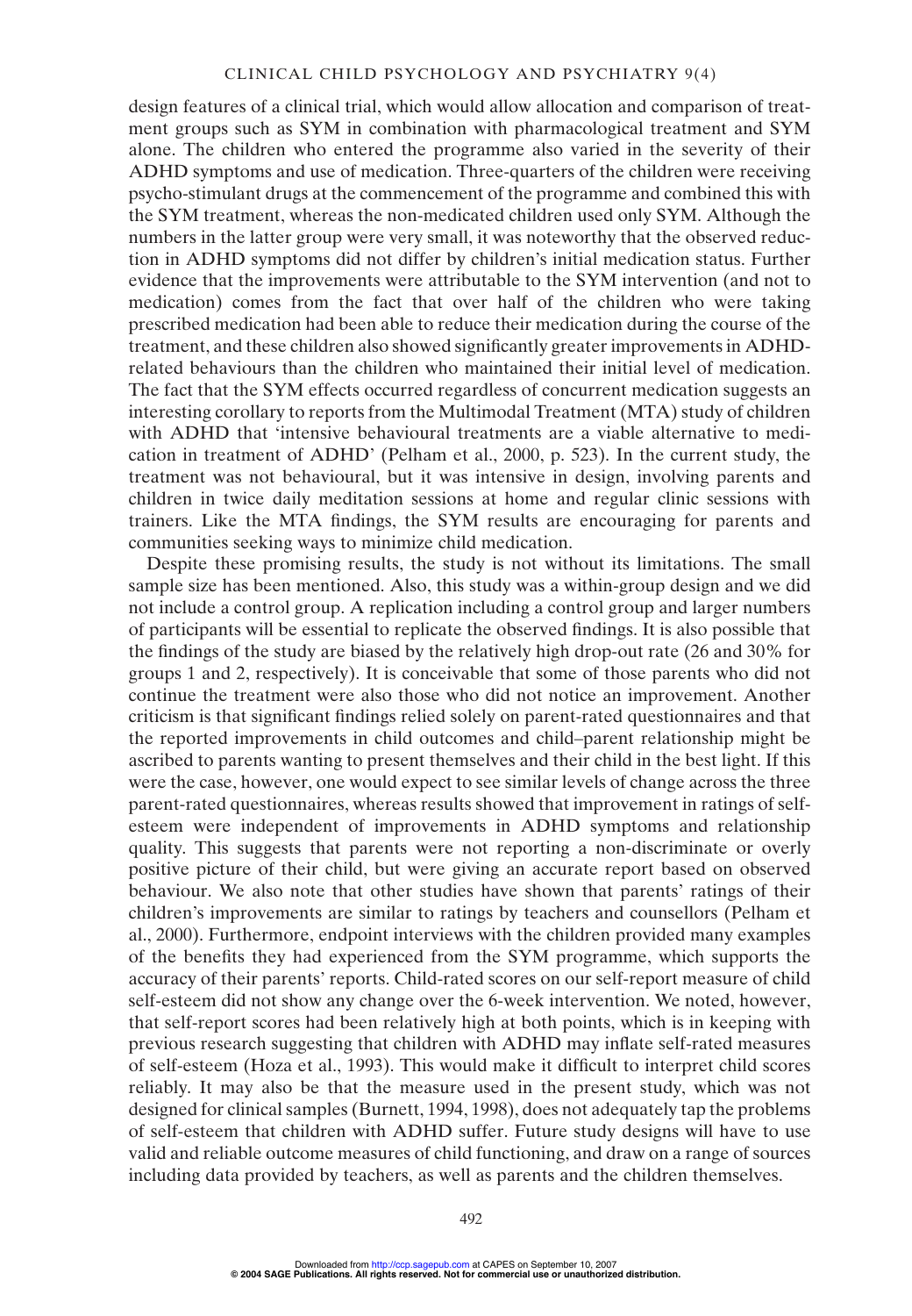Questions remain about the underlying processes that may account for the success of the SYM intervention. The strong association between decreased ADHD symptoms and greater security in the child–parent relationship over the course of the SYM programme points to a transactional model of effects. The observed interrelationship between ADHD symptoms and conflict in the child–parent relationship is consistent with Keown and Woodward's (2002) finding that 'boys who experienced less synchronous interactions (which are characteristic of insecure relationships) with their mothers were 8 times more likely to be hyperactive than comparison children' (p. 549). Interactional synchrony, they argue, is more likely when parents are more able to manage their child's behaviour. Because the benefits of the SYM treatment reported by parents included being more able to manage stress, angry feelings, and conflict in relationships with their child, it is not implausible to suggest that an important outcome of the meditation programme was parents' sense of being more relaxed and competent in dealing with their child's ADHD-related problems. Relationship benefits may also be linked to the nature of the intervention, which provided instruction for parents in SYM techniques that they could use with their child at home.

Although the mechanism of action of SYM in managing ADHD has yet to be identified, a neural regulatory mechanism also seems likely. Recent modern functional imaging studies have shown that the reduction of thoughts in the meditation process reduces activity in frontal and other cortical brain regions (thought to originate thought processes), whereas increasing activation in limbic brain areas (Lazar et al., 2000; Lou et al., 1999). High-resolution EEG studies have shown that SYM leads to increased alpha and theta power over anterio-frontal and fronto-central brain regions, and to reduced complexity of EEG patterns (Aftanas & Golocheikine, 2001, 2002). Because decreased complexity of the EEG from fronto-cortical regions is correlated with increased attentional control over cognitive processing (Lutzenberger, Preissl, & Pulvermuller, 1995; Molle et al., 1995), it has been suggested that reduced complexity of EEG patterns during meditative experience in SYM may reflect switching off irrelevant networks for the maintenance of focused internalized attention and inhibition of inappropriate information (Aftanas & Golocheikine, 2002). It is thus possible that the causal mechanism underlying the positive effect of SYM on the improvement of ADHD symptoms occurs via changes on frontal brain activation in ADHD children during the meditation. Because frontal dysfunction is the most consistent finding in ADHD (Rubia & Smith, 2001), a change in frontal brain activation during the 6 weeks of SYM may well have been the cause for symptom improvement.

Other possible, yet unexplored mechanisms of action, could be a balancing effect of meditation on neurotransmitter systems. In fact, a recent study using positron emission tomography has shown that meditation increases endogenous levels of dopamine in the striatum by as much as 65%, which correlated with an increase in EEG theta activity (Kjaer et al., 2002). As ADHD has been associated with elevated dopamine transporter (DAT) levels (Cheon et al., 2003; Dougherty et al., 1999; Krause et al., 2000), a meditation-induced change in endogenous striatal dopamine levels could, in fact, be a plausible hypothetical mechanism for the amelioration of ADHD symptoms. Further research using modern imaging techniques will be necessary to explore the mechanisms of action of SYM.

In sum, this is the first study investigating the effect of Sahaja Yoga Meditation as treatment for ADHD behaviours. The study aimed to investigate SYM as an additional familyoriented treatment, alongside any conventional medical treatment that was received by the children, and the design of the study was not meant to compete with medication treatment. Preliminary findings provide initial evidence of the benefits of SYM in alleviating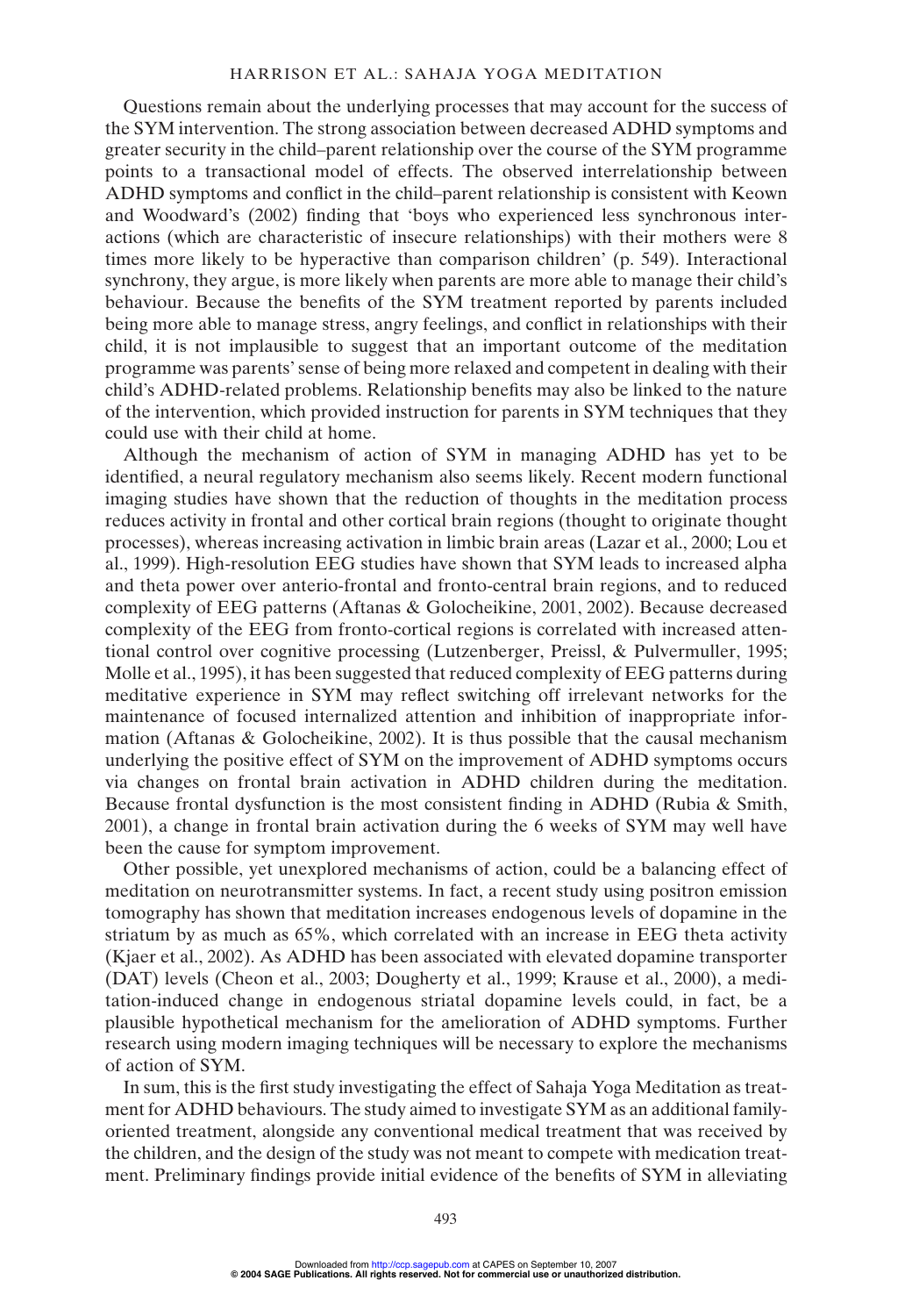the behavioural symptoms of children diagnosed with ADHD, confirmed through parent report and children's own evidence. According to the children, these benefits extended beyond the immediate environments of the home into the classroom. Future directions in SYM research would be well served by larger studies that involve teachers as well as parents in following children's progress, and longer term studies with follow-up assessments to examine the longevity of the treatment method. Furthermore, the fact that confirmatory analyses provided evidence that medication did not add significantly to the changes observed with SYM, it may be of interest for the future to compare the meditation effects in medication-free and medicated children, or even to compare SYM with other behavioural treatments for ADHD. Rigorously controlled clinical trials on larger and more homogenous populations would be needed to provide the necessary rigour to assess the relative effect of SYM as an alternative or complementary treatment for ADHD. However, the indications are that SYM may offer families an effective management tool for family-oriented treatment of childhood ADHD.

#### **Notes**

1. Of the 15 children placed on the 'waiting list' at recruitment, 12 returned to commence the second treatment programme.

#### **References**

- Aftanas, L.I., & Golocheikine, S.A. (2001). Human anterior and frontal midline theta and lower alpha reflect positive state and internalised attention: High-resolution EEG investigation of meditation. *Neuroscience Letters, 310*, 57–60.
- Aftanas, L.I., & Golocheikine, S.A. (2002). Non-linear dynamic complexity of the human EEG during meditation. *Neuroscience Letters, 330*, 143–146.
- American Psychiatric Association. (1994). *Diagnostic and statistical manual of mental disorders* (4th ed.). Washington, DC: American Psychiatric Press.
- Anderson, V. (1997). Attention deficit-hyperactivity disorder: Neuropsychological theory and practice. In J. Bailey & D. Rice (Eds.), *Attention deficit/hyperactivity disorder: Medical, psychological and educational perspectives* (pp. 19–48). Sydney: Australian Association of Special Education.
- Arnold, L.E. (2001). Alternative treatments for adults with attention-deficit hyperactivity disorder (ADHD). *Annals of the New York Academy of Science, 931*, 310–341.

Barkley, R.A. (1997). *ADHD and the nature of self-control.* New York: Guilford Press.

- Barry, R.J., Clarke, A.R., & Johnstone, S.J. (2003). A review of electrophysiology in attention-deficit/hyperactivity disorder: I. Qualitative and quantitative electroencephalography. *Clinical Neurophysiology, 114*, 171–183.
- Barry, R.J., Johnstone, S.J., & Clarke, A.R. (2003). A review of electrophysiology in attention-deficit/hyperactivity disorder: II. Event-related potentials. *Clinical Neurophysiology, 114*, 184–198.
- Bowlby, J. (1982). *Attachment and loss: Vol. 1 Attachment.* New York: Basic Books. (Originally published 1969.)
- Burnett, P.C. (1994). Self-concept and self-esteem in elementary school children. *Psychology in the Schools, 11*, 164–171.
- Burnett, P.C. (1996). Gender and grade differences in elementary school children's descriptive and evaluative self-statements and self-esteem. *School Psychology International, 17*, 159–170.
- Burnett, P.C. (1998). Measuring behavioural indicators of self-esteem in the classroom. *Journal of Humanistic Education and Development, 37*, 107–116.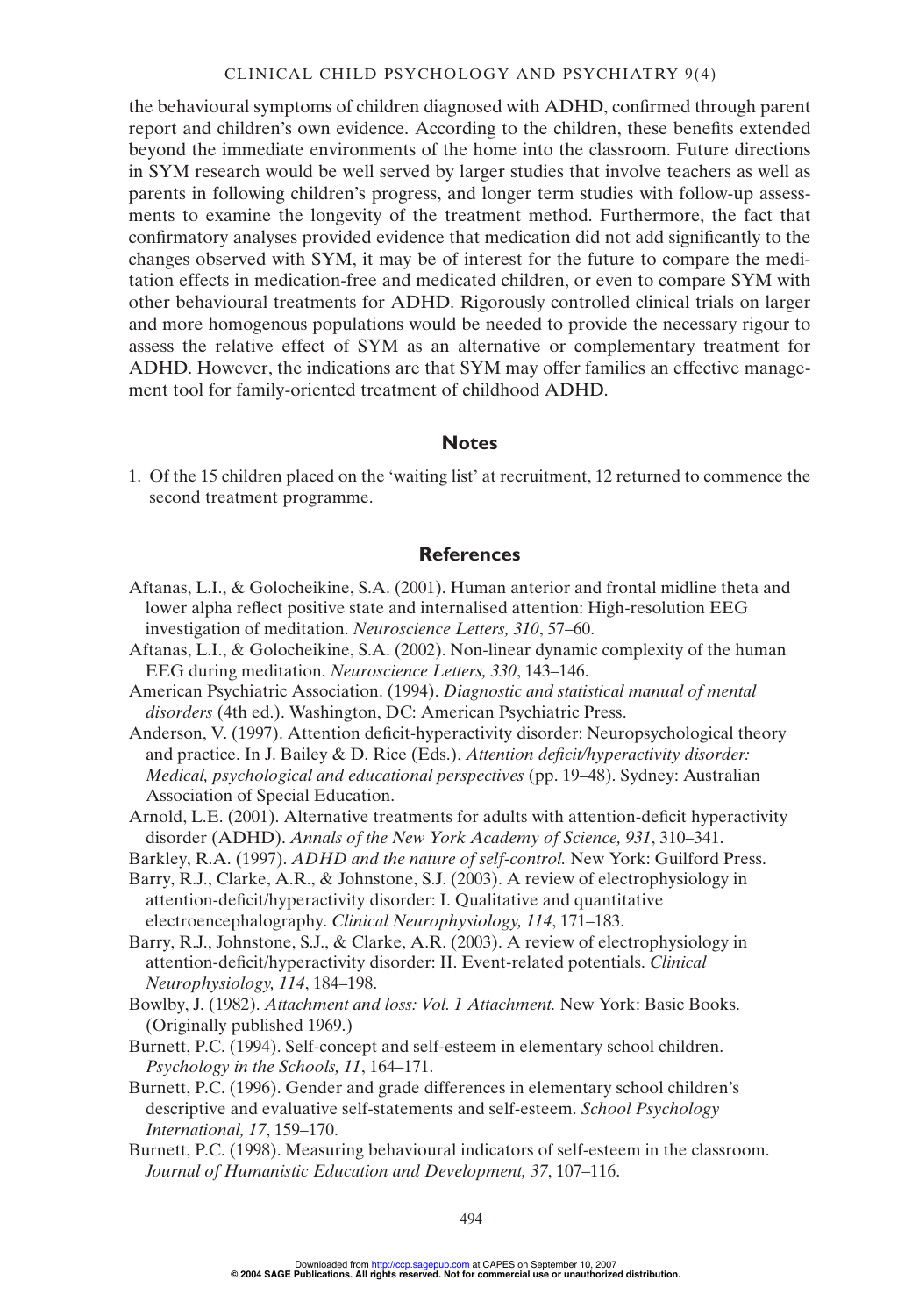- Canter, P.H. (2003). Editorial. The therapeutic effects of meditation. *British Medical Journal, 326*, 1049–1050.
- Cara, J.D. (2002). *Update on attention deficit/hyperactivity disorder*. Report on the American Academy of Pediatrics National Conference & Exhibition, October 19–23, 2002.
- Castellanos, F.X., Lee, P.P., Sharp, W., Jeffries, N.O., Greenstein, D.K. et al. (2002). Developmental trajectories of brain volume abnormalities in children and adolescents with attention deficit/hyperactivity disorder. *Journal of the American Medical Association, 9*, 1740–1748.
- Chan, E. (2002). The role of complementary and alternative medicine in attention-deficit hyperactivity disorder. *Journal of Developmental and Behavioural Pediatrics, 23,* S37–S45.
- Chan, E., Rappaport, L., & Kemper, K. (2003). Complementary and alternative therapies in childhood attention and hyperactivity problems. *Journal of Developmental and Behavioural Pediatrics, 24,* 4–8.
- Cheon, K.A., Ryu, Y.H., Kim, Y.K., Namkoong, K., Kim, C.H., & Lee, J.D. (2003). Dopamine transporter density in the basal ganglia assessed with [I-123]IPT SPET in children with attention deficit hyperactivity disorder. *European Journal of Nuclear Medicine and Molecular Imaging, 30*, 306–311.
- Clarke, L., Ungerer, J., Chahoud, K., Johnson, S., & Stiefel, I. (2002). Attention deficit hyperactivity disorder is associated with attachment insecurity. *Clinical Child Psychiatry and Psychology, 7,* 179–198.
- Committee on Children and Young People. (2002). *Issues Paper No. 5. The use of prescription drugs as a mental health strategy for children and young people*. Parliament House, Sydney, NSW. Available: http://www.kids.nsw.gov.au/files/issuespaper5mentalhealth.pdf
- Conners, C.K., Sitarenios, G., Parker, J., & Epstein, J. (1998). The Revised Conners' Parent Rating Scale (CPRS-R): Factor structure, reliability, and criterion validity. *Journal of Abnormal Child Psychology, 26,* 257–268.
- Dougherty, D.D., Bonab, A.A., Spencer, T.J., Rauch, S.L., Madras, B.K., & Fischman, A.J. (1999). Dopamine transporter density in patients with attention deficit hyperactivity disorder. *Lancet, 354,* 2132–2133.
- Dunn, L.M., & Dunn, L.M. (1997). *Peabody Picture Vocabulary Test Third edition (PPVT-III)*. Circle Pines, MN: American Guidance Services.
- Gage, J.D., & Wilson, L.J. (2000). Acceptability of attention-deficit/hyperactivity disorder interventions: A comparison of parents. *Journal of Attention Disorders, 4,* 174–182.
- Ghodse, A.H. (1999). Dramatic increase in methylphenidate consumption. *Current Opinion in Psychiatry, 12*, 265–268.
- Goldman, L.S., Genel, M., Bezman, R.J., & Slanetz, P.J. (1998). Diagnosis and treatment of attention-deficit/hyperactivity disorder in children and adolescents. Council on Scientific Affairs, American Medical Association. *Journal of the American Medical Association, 279,* 1100–1107.
- Harrison, L.J., Bowes, J., Watson, J., Wise, S., Sanson, A., Ungerer, J., & Simpson, T. (2003, April). *When are too many care settings too much? Outcomes for children in multiple and changeable child care*. Paper presented in the symposium 'Doing no harm: New ways of improving child care quality', the 2003 biennial meeting of the Society for Research in Child Development, Tampa, Florida.
- Hoza, B., Pelham, W.E., Milich, R., Pillow, D., & McBride, K. (1993). The self-perceptions and attributions of attention deficit hyperactivity disordered and nonreferred boys. *Journal of Abnormal Child Psychology, 21,* 271–286.
- Keown, L., & Woodward, L. (2002). Early parent–child relations and family functioning of preschool boys with pervasive hyperactivity. *Journal of Abnormal Child Psychology, 30,* 541–553.
- Kjaer, T.W., Bertelsen, C., Piccini, P., Brooks, D., Alving, J., & Lou, H.C. (2002). Increased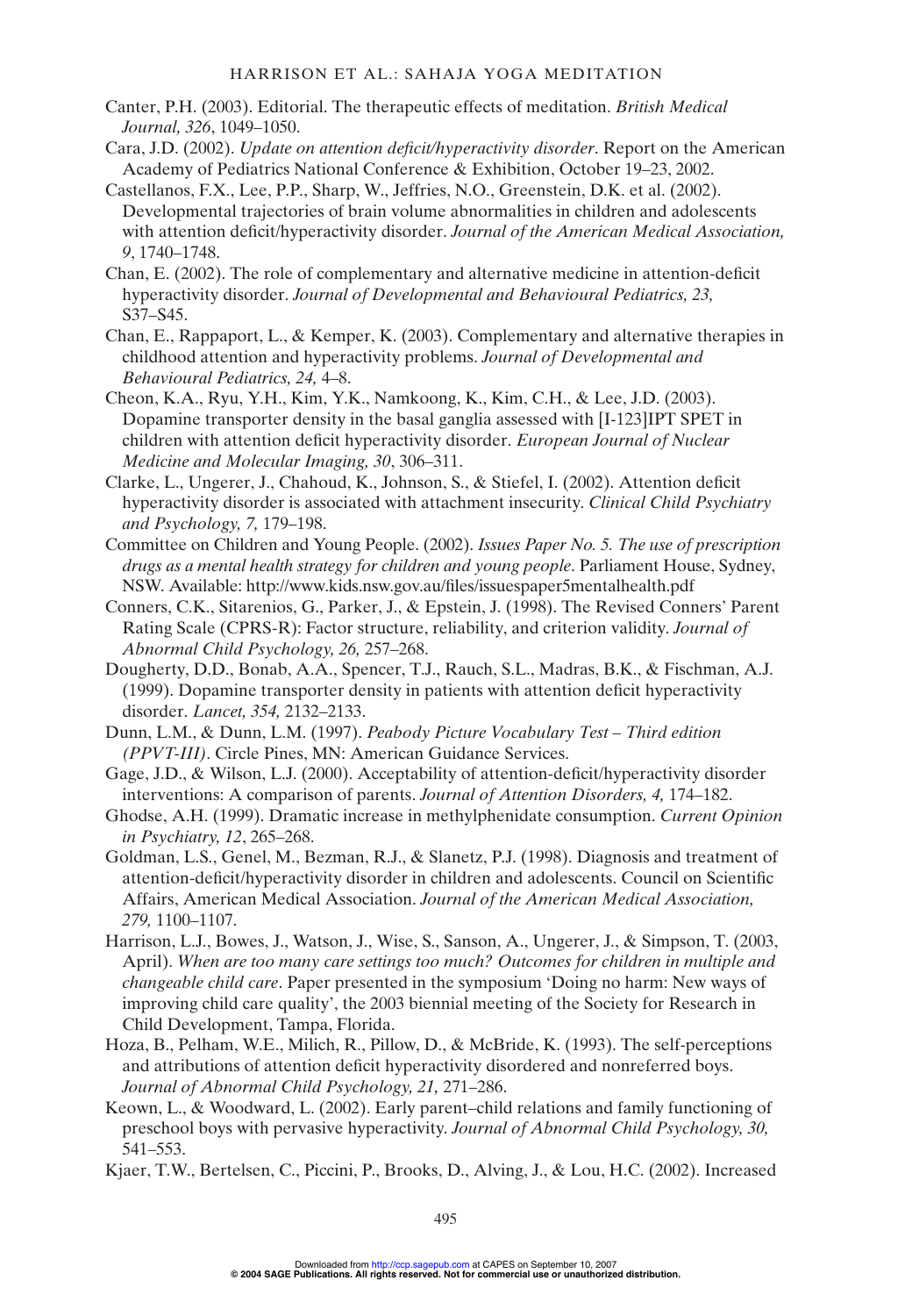dopamine tone during meditation-induced change of consciousness. *Cognitive Brain Research, 13*, 255–259.

- Krause, K.H., Dresel, S.H., Krause, J., Kung, H.F., & Tatsch, K. (2000). Increased striatal dopamine transporter in adult patients with attention deficit hyperactivity disorder: Effects of methylphenidate as measured by single photon emission computed tomography. *Neuroscience Letters, 285*, 107–110.
- Lazar, S.W., Bush, G., Gollub, R.L., Fricchione, G.L., Khalsa, G., & Benson, H. (2000). Functional brain mapping of the relaxation response and meditation. *NeuroReport, 11*, 1581–1585.
- Lou, H.C., Kjaer, T.W., Friberg, L., Wildschiodtz, G., Holm, S., & Nowak, M. (1999). A 15O-H2O PET study of meditation and the resting state of normal consciousness. *Human Brain Mapping, 7*, 98–105.
- Lutzenberger, W., Preissl, H., & Pulvermuller, F. (1995). Fractal dimensions of electroencephalographic time series and underlying brain processes. *Biological Cybernetics, 73*, 477–482.
- Manocha, R., Marks, G.B., Kenchington, P., Peters, D., & Salome, C.M. (2002). Sahaja Yoga in the management of moderate to severe asthma: A randomised controlled trial. *Thorax, 57,* 110–115.
- Molle, M., Marshall, L., Pietrowski R., Lutzenberger, W., Fehm, H.L., & Born, J. (1995). Dimensional complexity of indicates a right fronto-cortical locus of attentional control. *Journal of Psychophysiology 9,* 45–55.
- Morgan, A. (2001). Sahaja Yoga: An ancient path to modern mental health? *Transpersonal Psychology Review, 4*, 41–49.
- National Institute of Child Health and Development (NICHD) Early Child Care Research Network. (n.d.). *The NICHD study of early child care and youth development*. Available: http://www.secc.rti.org/summary.cfm
- National Institute of Mental Health. (n.d.). *Conners Parent–Teacher Questionnaire*, Form Approved OMB 68-R965.Washington, DC: U.S. Government.
- National Institute of Mental Health. (1998). *NIH consensus statement: Diagnosis and treatment of attention deficit hyperactivity disorder*. Washington, DC: U.S. Government.
- Olson, S. (1996). Developmental perspectives. In S. Sandberg (Ed.), *Hyperactivity disorders of childhood. Cambridge Monographs in Child and Adolescent Psychiatry* (pp. 149–194). Cambridge: Cambridge University Press.
- Panjwani, U., Gupta, H.L., Singh, S.H., Slevamurthy, W., & Rau, U.C. (1995). Effect of Sahaja Yoga practice on stress management in patients with epilepsy. *Indian Journal of Physiology and Pharmacology, 39*, 111–116.
- Panjwani, U., Selvanurthy, W., Singh, S.H., Gupta, H.L., Thakur, L., & Rai, U.C. (1996). Effect of Sahaja Yoga practice on seizure control and EEG changes in patients of epilepsy. *Indian Journal of Medical Research, 103,* 165–172.
- Pelham, W., Gnagy, E., Greiner, A., Hoza, B., Hinshaw, S., Swanson, J., Simpson, S., Shapiro, C., Bukstein, O., Baron-Myak, C., & McBurnett, K. (2000). Behavioural versus behavioural and pharmacological treatment in ADHD children attending a summer treatment programme. *Journal of Abnormal Child Psychology, 28,* 507–525*.*
- Pelham, W., Wheeler, T., & Chronis, A. (1998). Empirically supported psychosocial treatments for attention deficit hyperactivity disorder. *Journal of Clinical Child Psychology, 27,* 190–205.
- Pianta, R.C. (1990). *The Student–Teacher Relationship Scale.* Unpublished manuscript, University of Virginia.
- Pianta, R.C., & Steinberg, M. (1992). Teacher–child relationships and the process of adjusting to school. In R.C. Pianta (Ed.), *Beyond the parent. The role of other adults in children's lives. New directions in child development, Vol. 57* (pp. 61–80). New York: Jossey-Bass.